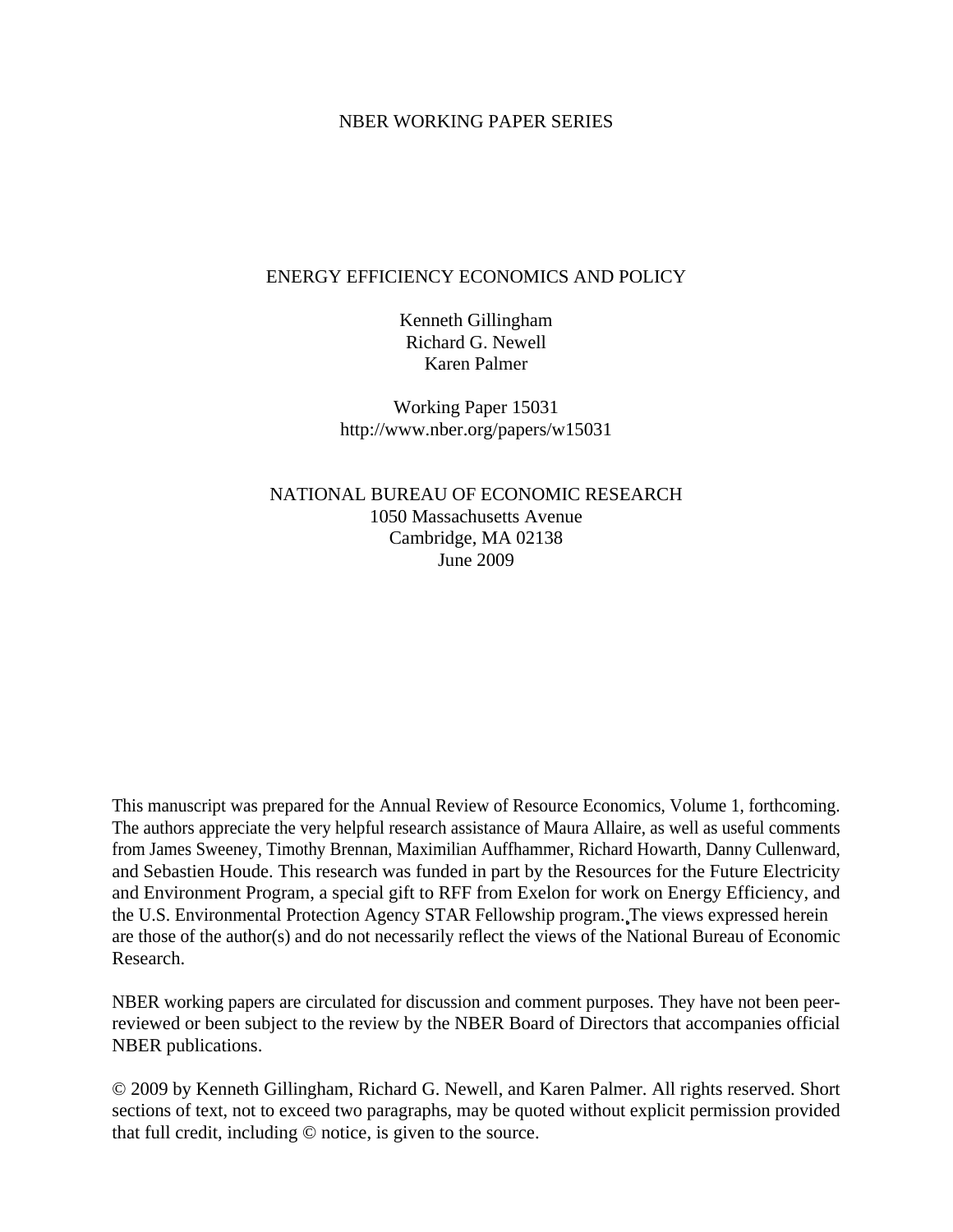Energy Efficiency Economics and Policy Kenneth Gillingham, Richard G. Newell, and Karen Palmer NBER Working Paper No. 15031 June 2009 JEL No. H23,Q41,Q48

# **ABSTRACT**

Energy efficiency and conservation are considered key means for reducing greenhouse gas emissions and achieving other energy policy goals, but associated market behavior and policy responses have engendered debates in the economic literature. We review economic concepts underlying consumer decision making in energy efficiency and conservation and examine related empirical literature. In particular, we provide an economic perspective on the range of market barriers, market failures, and behavioral failures that have been cited in the energy efficiency context. We assess the extent to which these conditions provide a motivation for policy intervention in energy-using product markets, including an examination of the evidence on policy effectiveness and cost. Although theory and empirical evidence suggests there is potential for welfare-enhancing energy efficiency policies, many open questions remain, particularly relating to the extent of some key market and behavioral failures.

Kenneth Gillingham Stanford University Stanford, California 94309 kgilling@stanford.edu

Richard G. Newell Nicholas School of the Environment Duke University Box 90227 Durham, NC 27708 and NBER richard.newell@duke.edu

Karen Palmer Resources for the Future 1616 P Street, NW Washington, DC 20036 palmer@rff.org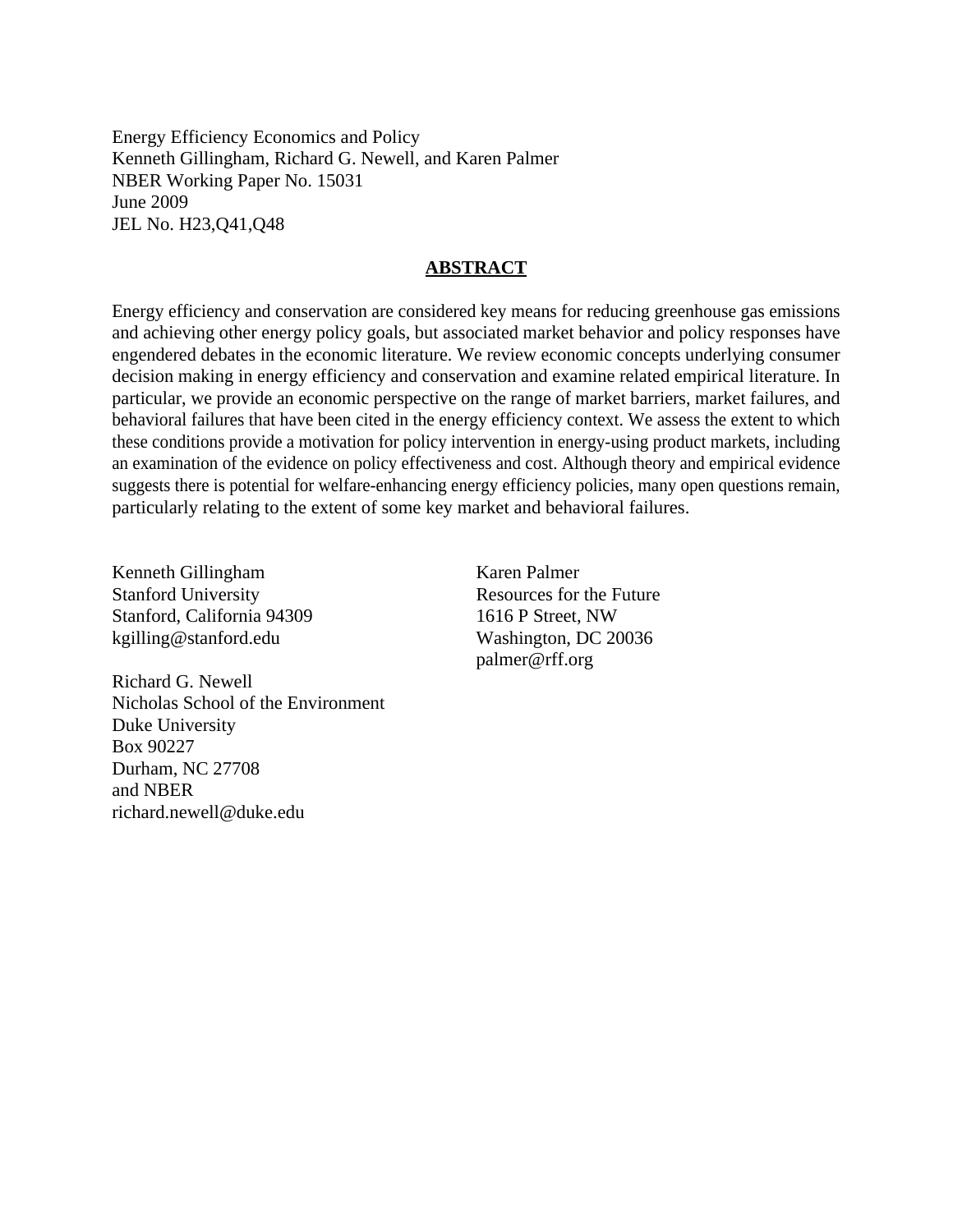# **Energy Efficiency Economics and Policy1**

Kenneth Gillingham, Richard G. Newell, and Karen Palmer

# **1. INTRODUCTION**

<u>.</u>

Energy efficiency and conservation have long been critical elements in the energy policy dialogue, and they have taken on a renewed importance as concerns about global climate change and energy security have intensified. Many advocates and policy makers hold that reducing the demand for energy is essential to meeting these challenges, and analyses tend to find that demand reductions can be a cost-effective means of addressing these concerns. With such great policy interest, a significant literature has developed over the past 30 years, providing an economic framework for addressing energy efficiency and conservation, as well as empirical estimates of how consumers respond to policies to reduce the demand for energy.

We begin by defining a few terms to put the literature in context. First, it is important to conceptualize energy as an input into the production of desired energy services (e.g., heating, lighting, motion), rather than as an end in itself. In this framework, energy efficiency is typically defined as the energy services provided per unit of energy input. For example, the energy efficiency of an air conditioner is the amount of heat removed from air per kilowatt-hour (kWh) of electricity input. At the individual product level, energy efficiency can be thought of as one of a bundle of product characteristics, alongside product cost and other attributes (Newell et al. 1999). At a more aggregate level, the energy efficiency of a sector or of the economy as a whole can be measured as the level of gross domestic product per unit of energy consumed in its

<sup>&</sup>lt;sup>1</sup> This manuscript was prepared for the *Annual Review of Resource Economics*, Volume 1, forthcoming.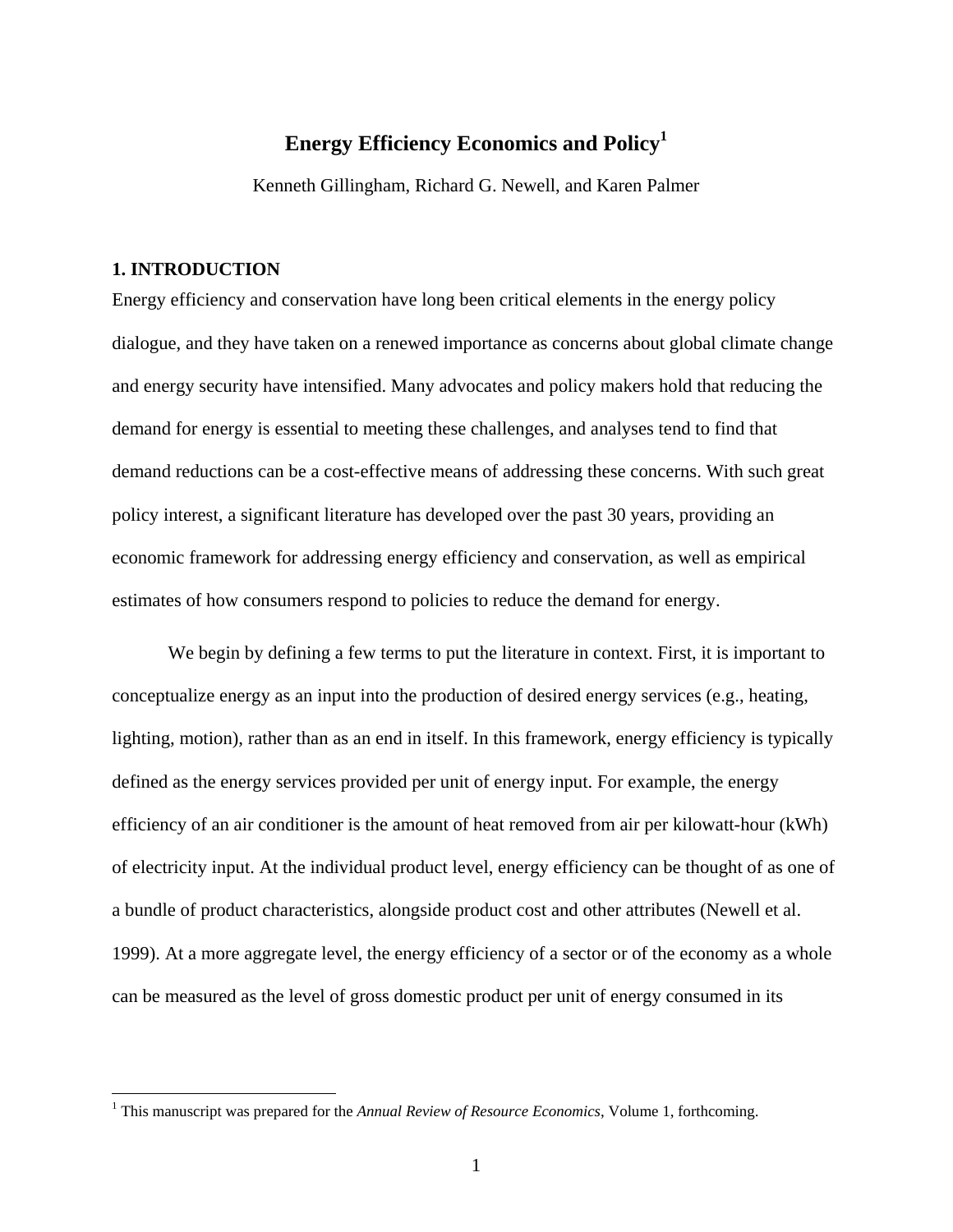production (for analyses of the determinants of energy intensity at the state and national levels, see, for example, Metcalf 2008, Sue Wing 2008).

In contrast, energy conservation is typically defined as a reduction in the total amount of energy consumed. Thus, energy conservation may or may not be associated with an increase in energy efficiency, depending on how energy services change. That is, energy consumption may be reduced with or without an increase in energy efficiency, and energy consumption may increase alongside an increase in energy efficiency. These distinctions are important when considering issues such as the "rebound effect," whereby the demand for energy services may increase in response to energy efficiency–induced declines in the marginal cost of energy services. The distinction is also important in understanding the short- versus long-run price elasticity of energy demand, whereby short-run changes may depend principally on changes in consumption of energy services, whereas longer-run changes include greater alterations of the energy efficiency of the equipment stock.

One must also distinguish between energy efficiency and economic efficiency. Maximizing economic efficiency—typically operationalized as maximizing net benefits to society—is generally not going to imply maximizing energy efficiency, which is a physical concept and comes at a cost. An important issue arises, however, regarding whether private economic decisions about the level of energy efficiency chosen for products are economically efficient. This will depend on the economic efficiency of the market conditions the consumer faces (e.g., energy prices, information availability) as well as the economic behavior of the individual decision maker (e.g., cost-minimizing behavior).

Market conditions may depart from efficiency if there are market failures, such as environmental externalities or imperfect information. Aside from such market failures, most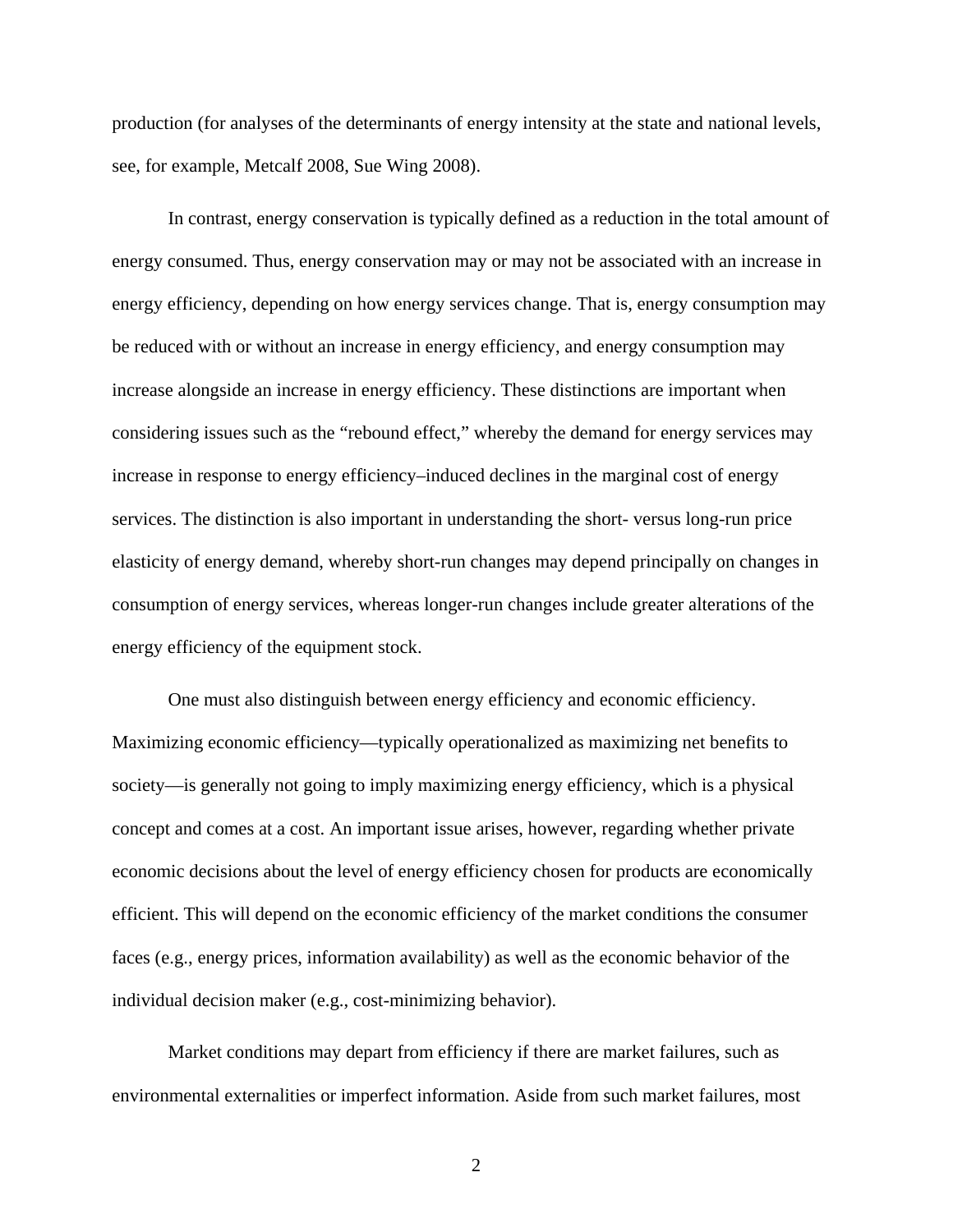economic analysis of energy efficiency has taken cost-minimizing (or utility/profit-maximizing) behavior by households and firms as a point of departure in analysis. Some literature, however, has focused more closely on the decision-making behavior of economic actors, identifying potential "behavioral failures" that lead to deviations from cost minimization and motivated at least partly by results from the field of behavioral economics. Much of the economic literature on energy efficiency therefore seeks to conceptualize energy efficiency decision making, to identify the degree to which market or behavioral failures may present an opportunity for net-beneficial policy interventions, and to evaluate the realized effectiveness and cost of actual policies.

This line of research has important implications both for assessing the cost of correcting market failures—such as environmental externalities—and for clarifying the role of policies that are oriented toward the correction of behavioral failures. For example, if behavioral failures lead to underinvestment in energy efficiency, then some reductions in energy-related emissions could be available at low or even negative cost. At the same time, policies that provide an efficient means of correcting environmental externalities—such as an emissions price—may not be well suited to inducing these relatively low-cost energy and emission reductions. In principle, a set of policies addressing both market and behavioral failures could, therefore, potentially provide a more efficient overall response. In practice, the value of individual policy components depends on the extent of existing market problems and the ability of specific policies to correct these problems in a net beneficial manner.

This article views the literature through this perspective and begins by introducing the notion of energy efficiency as an investment in producing energy services. After presenting evidence of energy market influences on energy efficiency, we then turn to identifying and examining empirical evidence on a range of market and behavioral failures that have been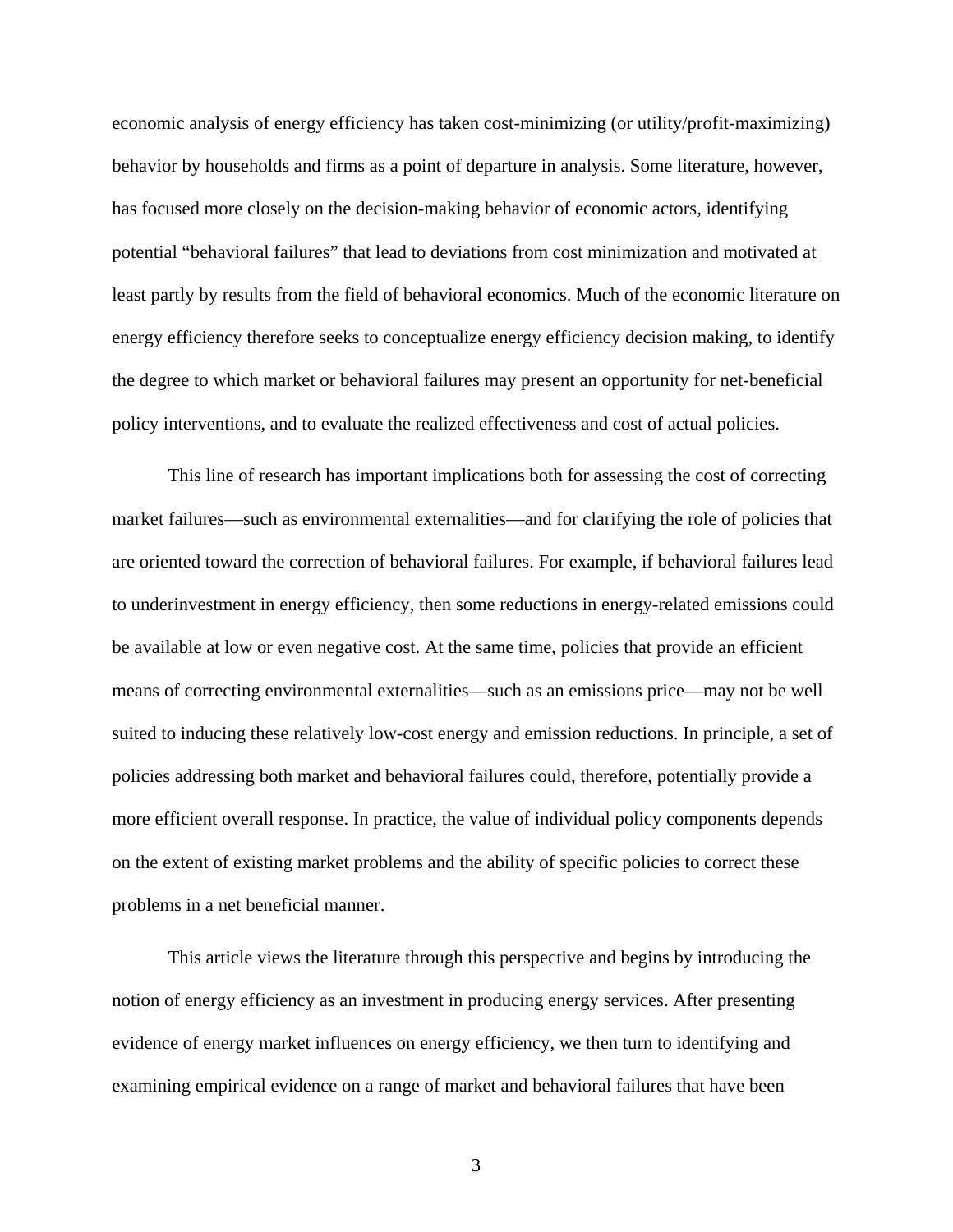discussed in the energy efficiency literature. We then address the implications of this evidence for policy interventions and briefly review the empirical evidence on the effectiveness and cost of policy, including price policies and information policies. Finally, we provide overall conclusions. We limit the scope of this study primarily to energy efficiency and conservation in buildings and appliances and do not address transportation in detail. Nonetheless, most of the same conceptual and empirical issues carry over to transportation as well.

# **2. ENERGY EFFICIENCY AS AN INVESTMENT IN PRODUCING ENERGY SERVICES**

From an economic perspective, energy efficiency choices fundamentally involve investment decisions that trade off higher initial capital costs and uncertain lower future energy operating costs. In the simplest case, the initial cost is the difference between the purchase and installation cost of a relatively energy-efficient product and the cost of an otherwise equivalent product that provides the same energy services but uses more energy. The decision of whether to make the energy-efficient investment requires weighing this initial capital cost against the expected future savings. Assessing the future savings requires forming expectations of future energy prices, changes in other operating costs related to the energy use (e.g., pollution charges), intensity of use of the product, and equipment lifetime. Comparing these expected future cash flows against the initial cost requires discounting the future cash flows to present values. Holding consumption of energy services constant, a privately optimal decision would entail choosing the level of energy efficiency to minimize the present value of private costs, whereas economic efficiency at a societal level would entail minimizing social costs. This makes energy efficiency different in character from many other product attributes for which there may not be a well-defined notion of what constitutes optimal or "rational" behavior on the part of the individual.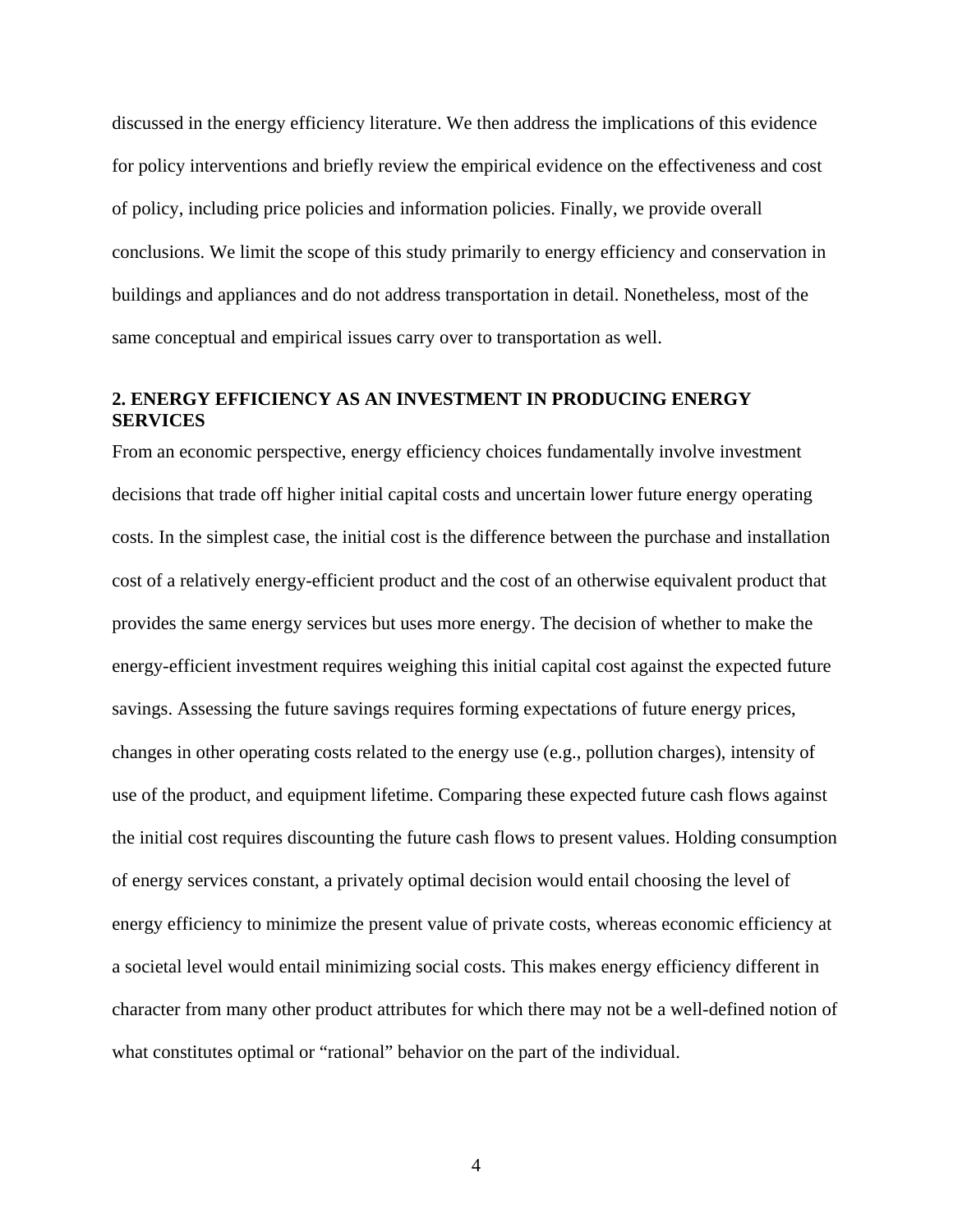This conceptualization of the problem maps directly into a production function framework, where capital and energy are viewed as inputs into the production of energy services. Along an isoquant describing a given level of energy services, the cost-minimizing level of energy use (and thus energy efficiency) is found at the point of tangency where the marginal increase in capital cost with respect to energy reduction is equal to their relative price (in presentvalue terms) (Figure 1). As described above, the relative price will depend on the capital cost of efficiency improvements, the discount rate, expected energy prices, equipment utilization, and decision-time horizon. This framework applies at the household level as well as at a broad sectoral or multisectoral level where energy and capital are used to produce energy services.<sup>2</sup>



**Figure 1 (***a***) Energy efficiency–improving substitution versus (***b***) energy-saving technological change.** 

Focusing on the household level as an example, greater energy efficiency can be driven by market forces in two ways within this production function framework. First, households may move along the energy-services isoquant by substituting capital for energy in response to a

<u>.</u>

 $2^2$  Understanding the economic forces governing the rate and direction of energy-related technological change at the product, sectoral, and aggregate levels has been an important area of research, particularly in the context of climate change modeling. For a review of literature devoted to this topic, which is beyond the scope of this paper, see Gillingham et al. (2008).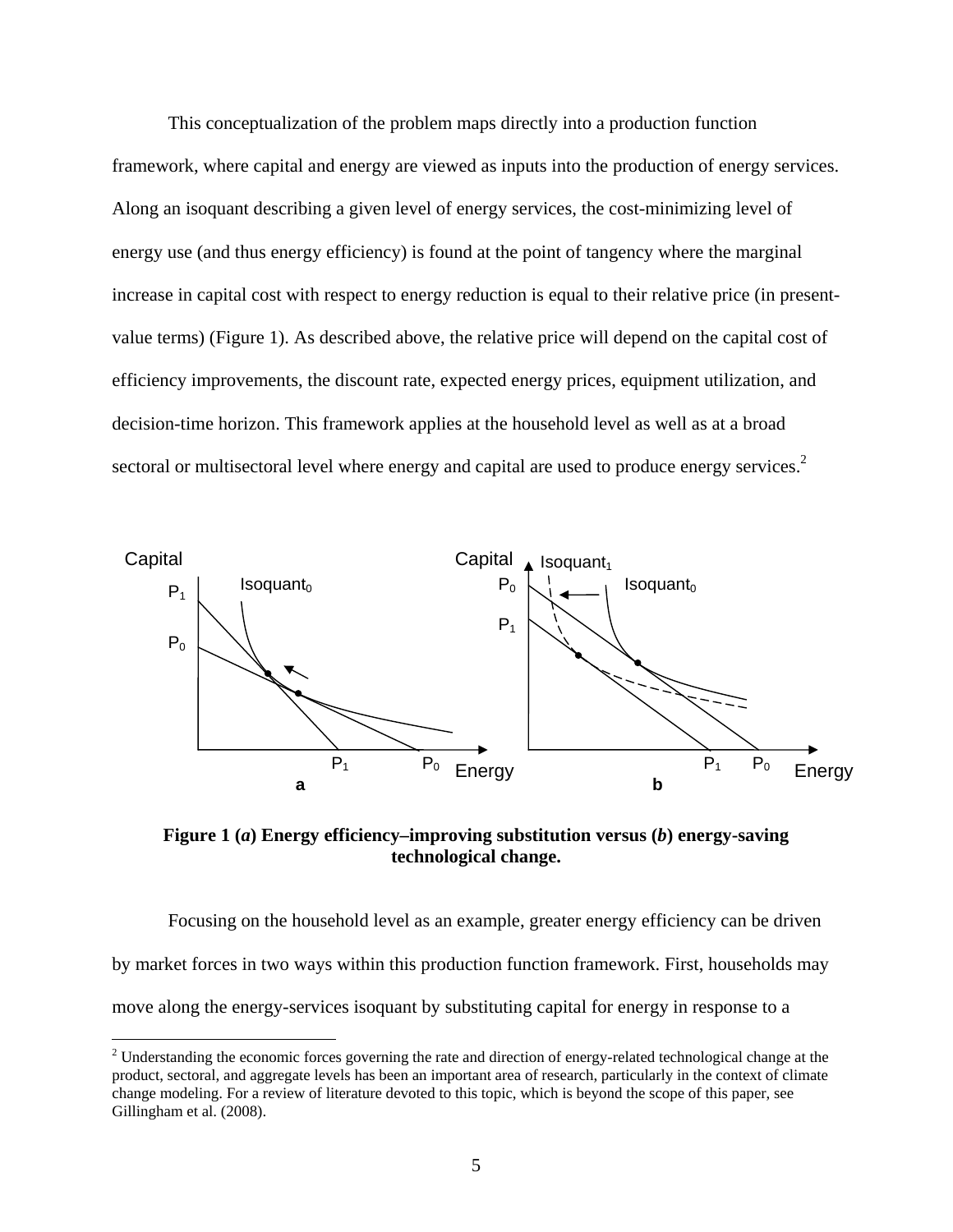change in relative prices (Figure 1*a*, with relative prices changing from  $P_0$  to  $P_1$ ). Second, technological change that shifts the isoquant in a way favoring (i.e., biased toward) greater energy efficiency (Figure 1*b*, with isoquant<sub>0</sub> shifting to isoquant<sub>1</sub>) could change the production possibilities available to households. In contrast, energy conservation not driven by energy efficiency improvements would be associated with a lower level of energy services (i.e., a lesser isoquant).

Market failures can be represented within this framework as a divergence of the relative prices used for private decisions from the economically efficient prices. For example, both unpriced environmental externalities and missing information on the energy intensity of product use would tend to lower the relative price of energy, leading to choices of inefficiently low energy efficiency (e.g.,  $P_0$  compared with  $P_1$  in Figure 1*a*). Note that this framework presupposes optimizing behavior by the consumer, given available information—an assumption subject to debate within the behavioral economics literature, as discussed below.

The next section further explores the role of energy markets in governing energy efficiency decisions. Section 4 then identifies potential market and behavioral failures that may lead to suboptimal decisions.

# **3. ENERGY MARKET INFLUENCES ON ENERGY EFFICIENCY**

Energy markets and market prices influence consumer decisions regarding how much energy to consume and whether to invest in more energy-efficient products and equipment. An increase in energy prices will result in some energy conservation in the short run; however, short-run changes in energy efficiency tend to be limited owing to the long lifetimes and slow turnover of energy-using appliances and capital equipment. Nonetheless, if an energy price increase is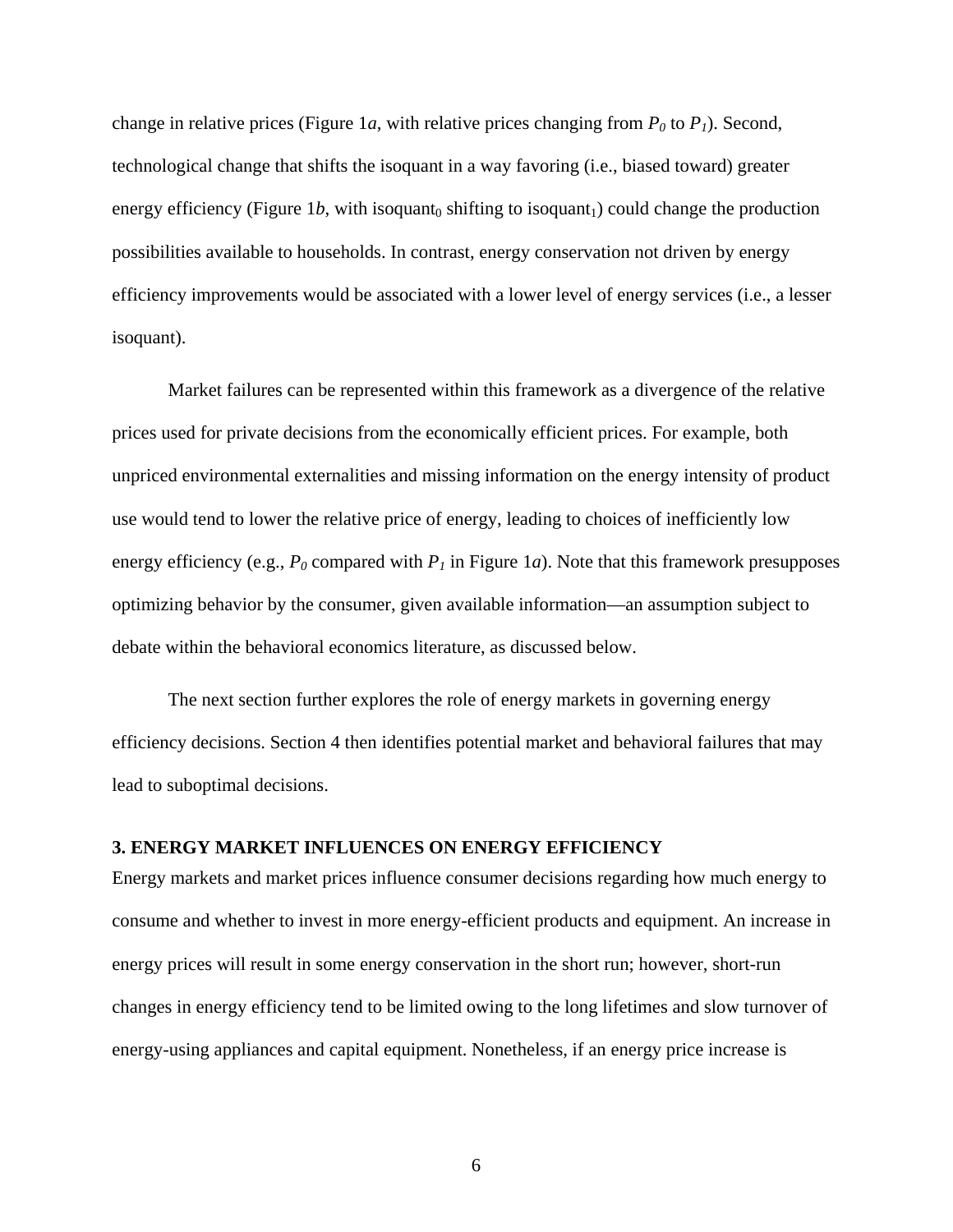persistent, it also is more likely to significantly affect energy efficiency adoption, as consumers replace older capital equipment and firms have time to develop new products and processes.

The extent of demand responsiveness to changes in price is captured in the price elasticity of energy demand. Table 1 presents the ranges of energy own-price elasticity estimates in the literature. Long-run price elasticities are larger than short-run elasticities, corresponding to more

|                          | Short run     |                                              | Long run                  |                                             |
|--------------------------|---------------|----------------------------------------------|---------------------------|---------------------------------------------|
|                          | Range         | <b>References</b>                            | Range                     | <b>References</b>                           |
| <b>Residential</b>       |               |                                              |                           |                                             |
| Electricity              | $0.14 - 0.44$ | Dahl (1993)                                  | $0.32 - 1.89$             | Bernstein & Griffin (2005),<br>Hsing (1994) |
| Natural gas              | $0.03 - 0.76$ | Bohi & Zimmerman<br>(1984), Dahl (1993)      | $0.26 - 1.47^b$           | Bohi & Zimmerman (1984),<br>Dahl(1993)      |
| Fuel oil                 | $0.15 - 0.34$ | Wade (2003)                                  | $0.53 - 0.75$             | Dahl (1993), Wade (2003)                    |
| <b>Commercial</b>        |               |                                              |                           |                                             |
| Electricity              | $0 - 0.46$    | Dahl (1993),                                 | $0.24 - 1.36$             | Wade (2003), Dahl (1993)                    |
| Natural gas              | $0.14 - 0.29$ | Dahl (1993), Wade                            | $0.40 - 1.38$             | Wade (2003), Bohi &                         |
|                          |               | (2003)                                       |                           | Zimmerman (1984),                           |
| Fuel oil                 | $0.13 - 0.49$ | Dahl (1993), Wade<br>(2003)                  | $0.39 - 3.5$              | Wade (2003), Newell & Pizer<br>(2008)       |
| <b>Industrial</b>        |               |                                              |                           |                                             |
| Electricity              | $0.11 - 0.28$ | Bohi & Zimmerman<br>$(1984)$ , Dahl $(1993)$ | $0.22 - 3.26$             | Bohi & Zimmerman (1984),<br>Dahl (1993)     |
| Natural gas <sup>b</sup> | $0.51 - 0.62$ | Bohi & Zimmerman<br>(1984)                   | $0.89 - 2.92$             | Dahl (1993), Bohi &<br>Zimmerman (1984)     |
| Fuel oil                 | 0.11          | Dahl (1993)                                  | $0.5 - 1.57$ <sup>c</sup> | Bohi & Zimmerman (1984)                     |

Table 1 Ranges of estimates of energy own-price elasticities<sup>a</sup>

<sup>a</sup>Absolute values shown; all values are negative.

<sup>b</sup>Estimates drawn largely from regional studies.

<sup>b</sup>Estimates for 19 states.

energy efficiency improvements as capital turns over. On average, natural gas price elasticities are greater than electricity or fuel oil elasticities. Note that, because they are based on actual consumer behavior, these price elasticity estimates include any increase in consumption of energy services that might occur in response to a lower unit cost of energy services resulting from increased energy efficiency (i.e., the rebound effect).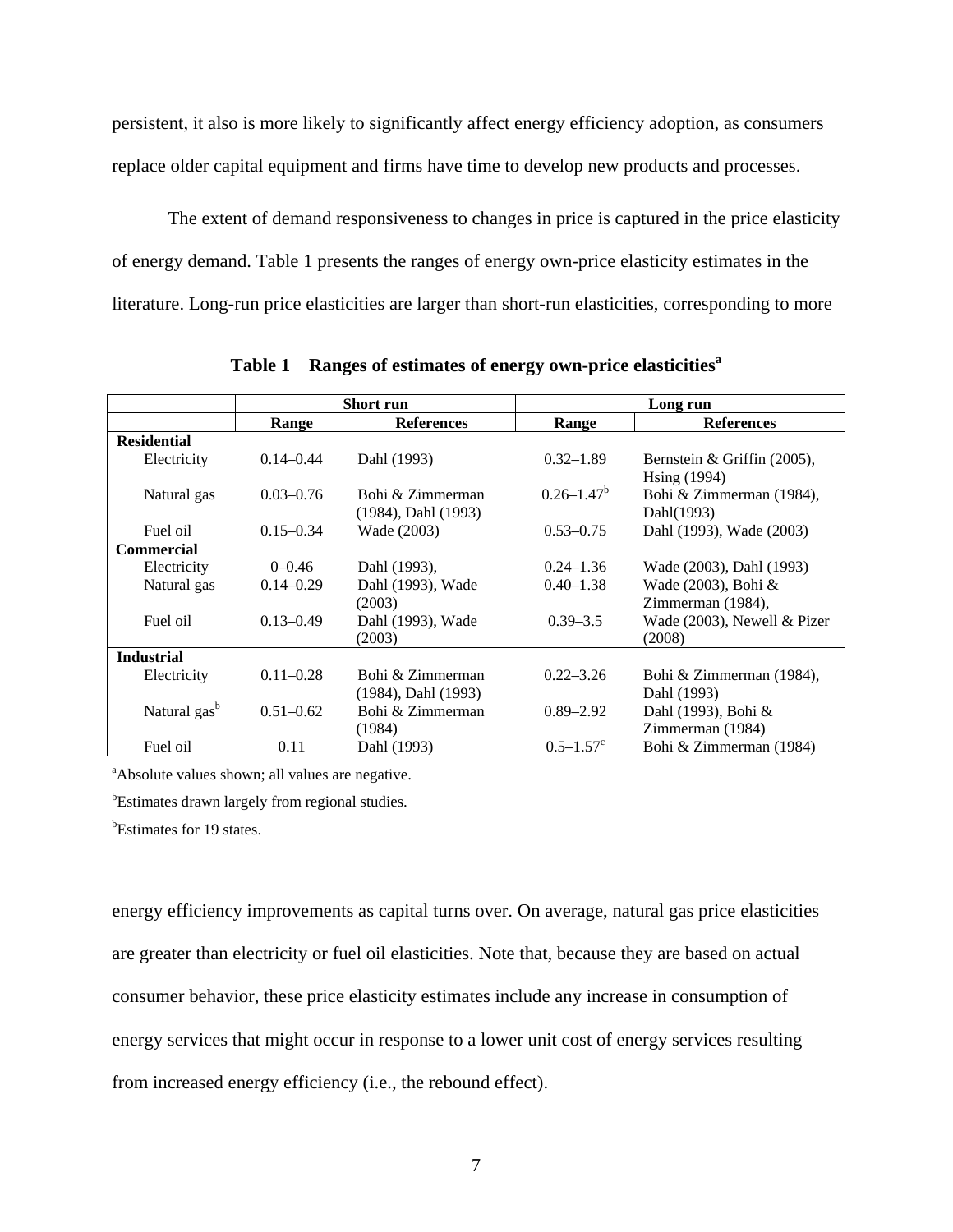Other studies have focused specifically on factors influencing technology adoption, finding that higher energy prices are associated with significantly greater adoption of energyefficient equipment (Anderson & Newell 2004, Hassett & Metcalf 1995, Jaffe et al. 1995). Further upstream in the technology development process, Newell et al. (1999) and Popp (2002) found energy-efficient innovation is also significantly determined by energy prices (for a review, see Popp et al. 2009). Empirical estimates, therefore, demonstrate a substantial degree of responsiveness of energy utilization as well as energy-efficient technology adoption and innovation to changes in energy price.

# **4. POTENTIAL MARKET AND BEHAVIORAL FAILURES**

Much of the literature on energy efficiency focuses on elucidating the potential rationales for policy intervention and evaluating the effectiveness and cost of such interventions in practice. Within this literature, there is a long-standing debate surrounding the commonly cited "energy efficiency gap." There are several ways to view this gap. At its core, the gap refers to a significant difference between observed levels of energy efficiency and some notion of optimal energy use (Jaffe et al. 2004). That notion of optimal energy use has at times focused on maximizing physical energy efficiency, which will not generally coincide with maximal economic efficiency because energy efficiency comes at a cost. Within the investment framework described above, the energy efficiency gap takes the form of underinvestment in energy efficiency relative to a description of the socially optimal level of energy efficiency. Such underinvestment is also sometimes described as an observed rate or probability of adoption of energy-efficient technologies that is "too slow."

Often, the efficiency gap is illustrated by a comparison of the market discount rate and relatively high "implicit discount rates" that are implied by consumer choices over appliances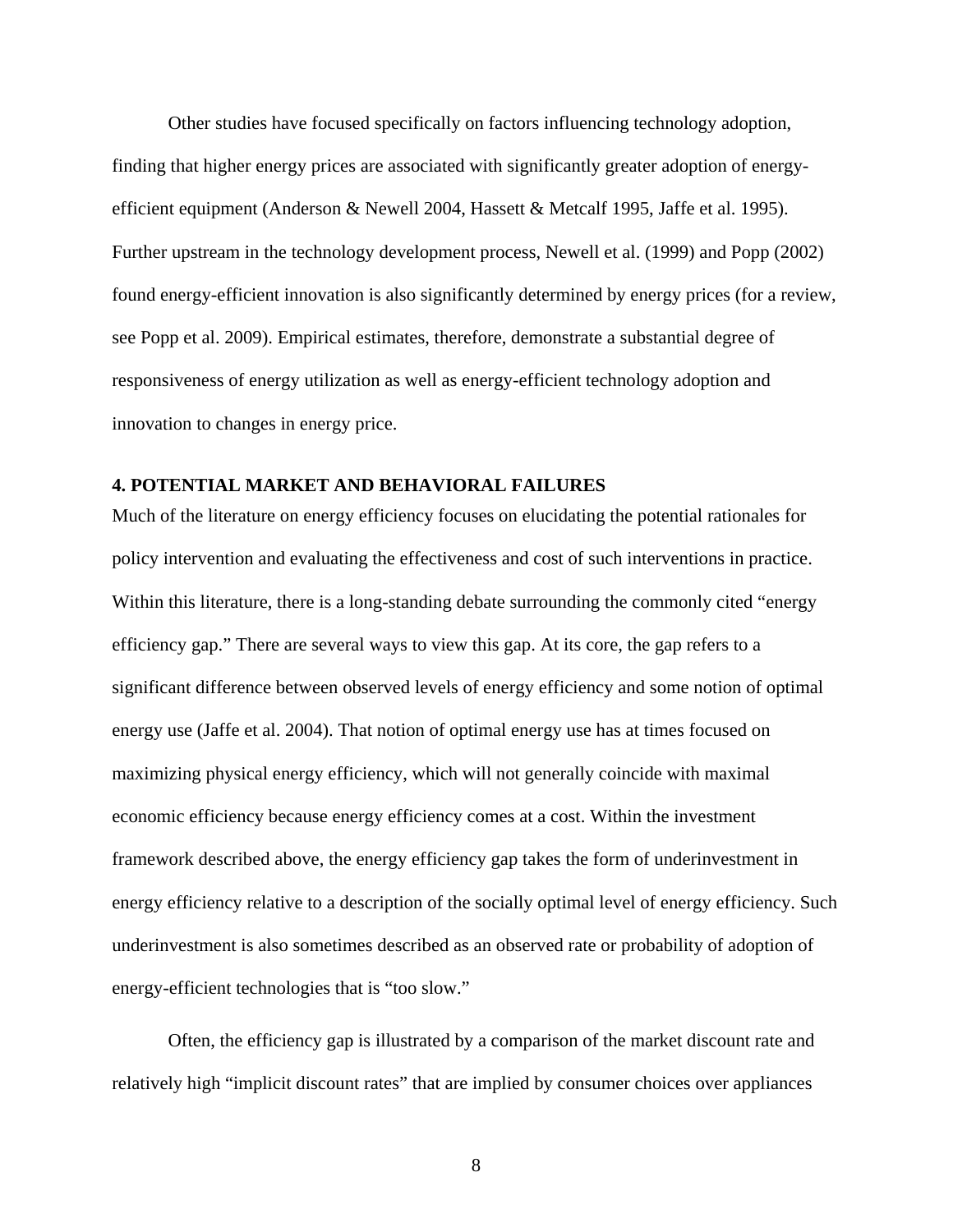with different costs and energy efficiencies (Hausman 1979). The empirical evidence is relatively well established; in a number of studies published primarily in the late 1970s and early 1980s, analysts using a variety of methodologies found implicit discount rates ranging from 25% to over 100% (Sanstad et al. 2006, Train 1985).

Economists have posited a number of explanations to account for part or all of the apparent gap: hidden costs not accounted for by the analyst, including search costs as well as reductions in other product attributes (e.g., lighting quality) (Jaffe et al. 2004); lower energy savings than assumed by the analyst, owing in part to heterogeneity of consumers (Hausman & Joskow 1982); uncertain future energy savings implying rational consumers should put more weight on the initial cost (Sutherland 1991); the irreversibility of energy efficiency investments and the associated option value of waiting to invest (Hassett & Metcalf 1993, 1995; van Soest & Bulte 2000); and the possibility that consumers are appropriately forming expectations about future energy prices but energy analysts are using incorrect proxies for these expectations (Jaffe et al. 2004). For example, studies have found that actual savings from past utility-sponsored programs achieved 50%–80% of predicted savings (Hirst 1986, Sebold & Fox 1985), although a more recent study by Auffhammer et al. (2008) suggests that utilities have improved their abilities to predict savings. Similarly, Metcalf & Hassett (1999) found that, once all costs are accounted for, the realized return to attic insulation is much below the returns promised by engineers and manufacturers, and at 9.7%, it is consistent with the interest rate suggested by standard investment theory. Others have argued that the energy efficiency gap must not exist because rational optimizing consumers would not be willing to ignore large benefits—the proverbial \$20 bill on the sidewalk (Sutherland 1996).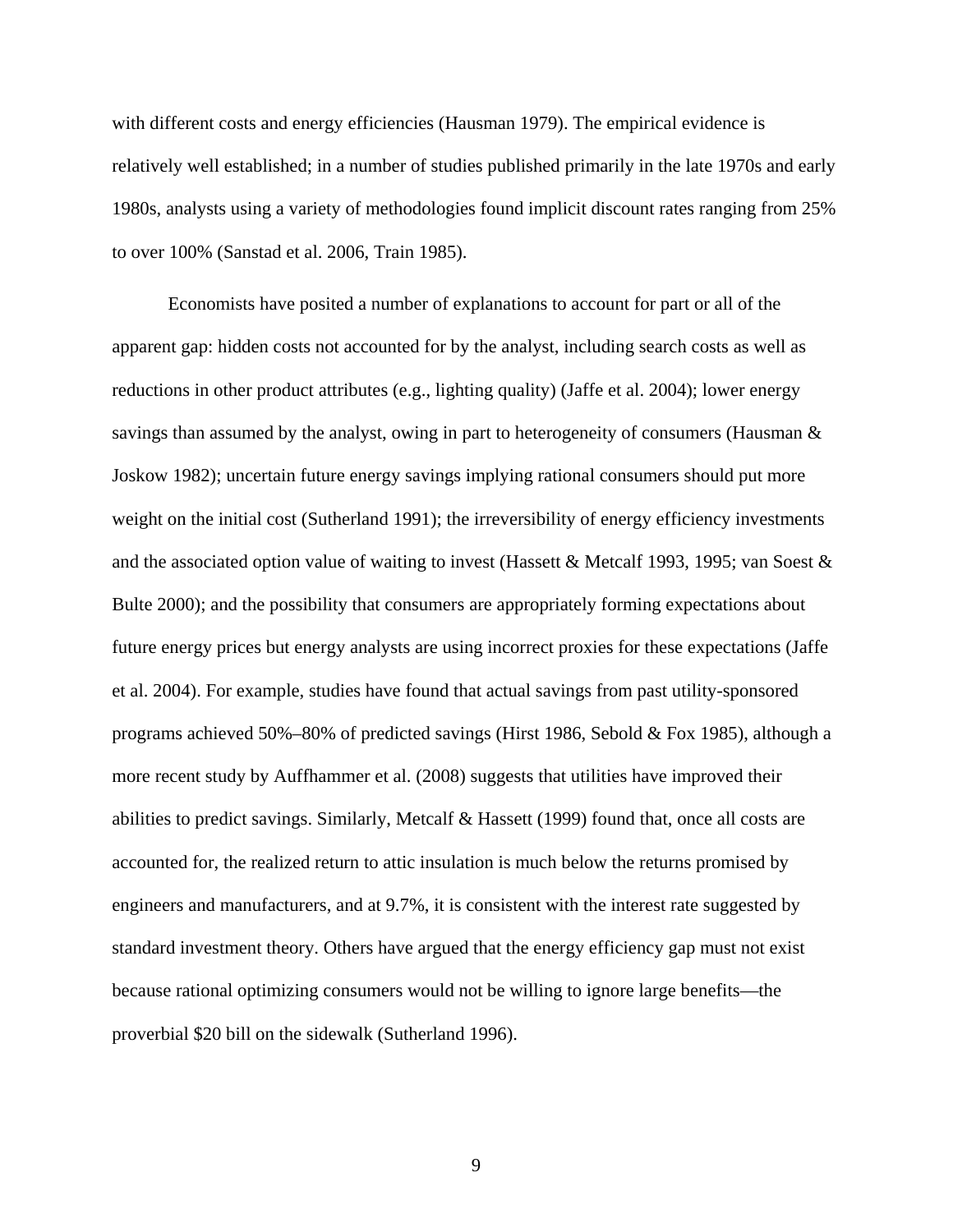Conversely, other papers that examined these explanations for why there may not be a gap found some of them lacking. Metcalf (1994) found that the uncertainty of future energy savings described in Sutherland (1991) should actually lead a rational investor to require a rate of return that is lower than the market discount rate, because energy efficiency investments will tend to serve as a hedge against other risks. Sanstad et al. (1995) showed that the option value analysis of Hassett & Metcalf (1993, 1995) suggests an implicit discount rate much lower than observed implicit discount rates, even when taking irreversibility into account. Howarth & Sanstad (1995) discussed heterogeneity and hidden costs as possible concerns, but they suggested that analysts are cognizant of these issues and are careful to take them into account. For example, Koomey & Sanstad (1994) paid close attention to confounding factors such as heterogeneity and hidden costs and still found high implicit discount rates for efficient ballasts for commercial lighting and consumer purchases of refrigerators.

Other papers focus on distinguishing market barriers to the adoption of energy-efficient technologies from market failures. Market barriers can be defined as any disincentives to the adoption or use of a good (Jaffe et al. 2004). Market barriers may or may not be market failures in the traditional welfare economic sense. Potential market barriers described in the broader energy efficiency literature occasionally include such factors as low energy prices, fluctuating energy prices, or high technology costs, which are clearly not market failures on their own. Systematic biases in consumer decision making that lead to underinvestment in energy efficiency relative to the cost-minimizing level are also often included among market barriers. Following the review by Shogren & Taylor (2008) of behavioral economics, however, we classify these biases as "behavioral failures." In the present context, we consider behavioral failures to represent consumer behavior that is inconsistent with utility maximization or, in the current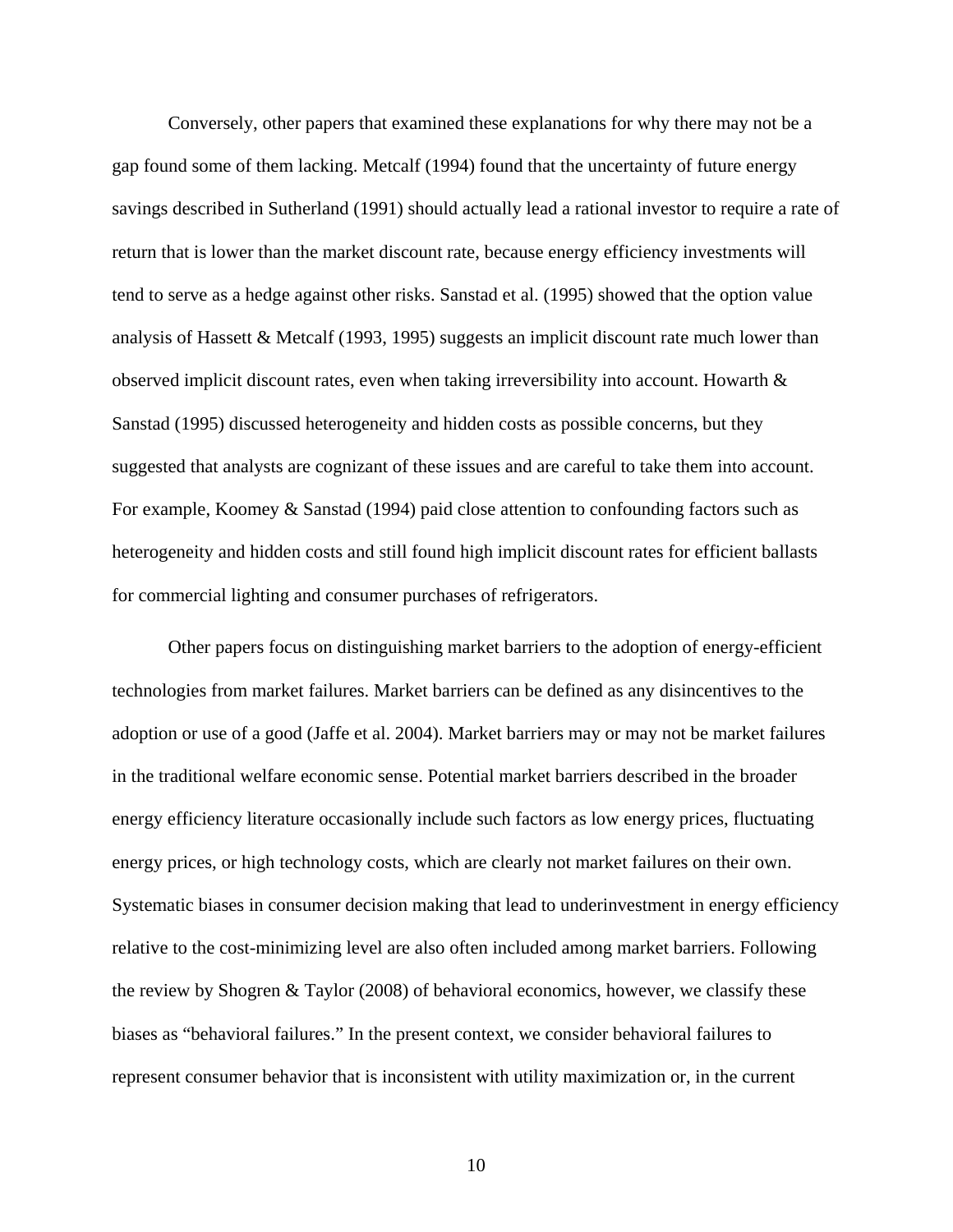context, with energy-service cost minimization. In contrast, market failure analysis is distinct in presupposing individual rationality and instead focusing on the conditions surrounding interactions among economic agents and society.

There is an economic rationale for policies to correct market barriers if they represent market or behavioral failures (Shogren & Taylor 2008). Table 2 provides a summary of potential market and behavioral failures relating to energy efficiency and conservation, along with policy responses that have been implemented, or could be implemented, to address these problems in cases where they are found to be significant. We focus on the most commonly raised market and behavioral failures but do not prejudge whether they are empirically significant problems for energy efficiency and conservation.<sup>3</sup> The remainder of this section discusses each of these potential concerns in turn. Then in Section 5, we review experience with policies that have been proposed and implemented, in part, as a response to these concerns.

### **4.1 Energy Market Failures**

 $\overline{a}$ 

The common theme in energy market failures is that energy prices do not reflect the true marginal social cost of energy consumption, either through environmental externalities, averagecost pricing, or national security. Environmental externalities associated with the production and consumption of many sources of energy lead to emissions of greenhouse gases and other air pollutants resulting in costs that are borne by others—that is, they are not internalized by the individual energy consumer. Absent policy, an environmental externality leads to an overuse of energy relative to the social optimum and, hence, underinvestment in energy efficiency and

 $3 \text{ In addition to the issues discussed below, Fischer (2005) developed the economic theory supporting a role of price.}$ discrimination in imperfectly competitive markets in diminishing producers' incentives to improve energy efficiency of low-end products. Ruderman et al. (1987)discussed the effects of inseparability of product features on markets for energy efficiency, although associated inefficiencies should be minimal in competitive markets.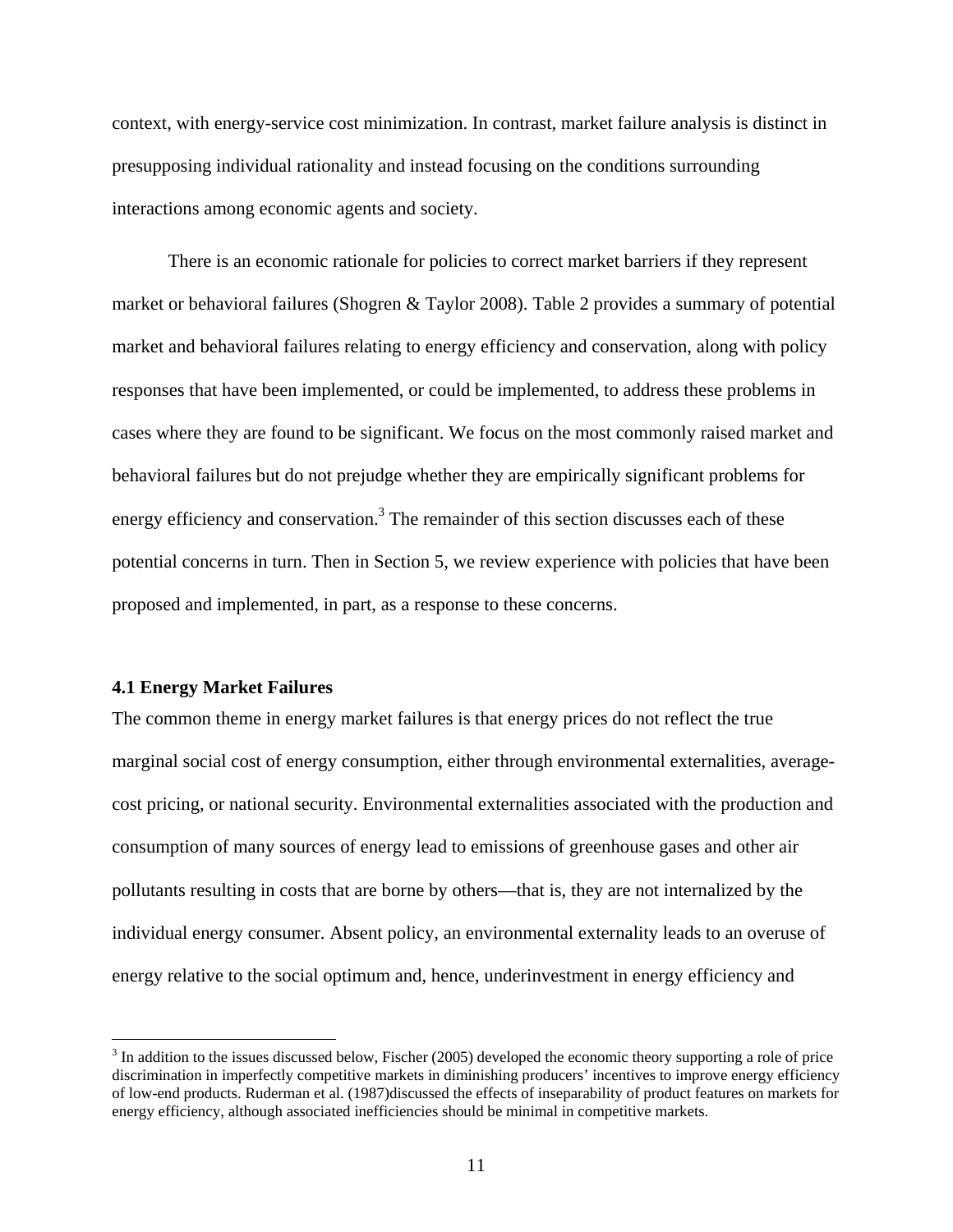| <b>Potential market failures</b>            | <b>Potential policy options</b>           |  |  |
|---------------------------------------------|-------------------------------------------|--|--|
| Energy market failures                      |                                           |  |  |
| <b>Environmental externalities</b>          | Emissions pricing (tax, cap and trade)    |  |  |
| Average-cost electricity pricing            | Real-time pricing, market pricing         |  |  |
| Energy security                             | Energy taxation, strategic reserves       |  |  |
| Capital market failures                     |                                           |  |  |
| Liquidity constraints                       | Financing/loan programs                   |  |  |
| Innovation market failures                  |                                           |  |  |
| R&D spillovers <sup>a</sup>                 | R&D tax credits, public funding           |  |  |
| Learning-by-doing spillovers                | Incentives for early market adoption      |  |  |
| Information problems                        |                                           |  |  |
| Lack of information, asymmetric information | Information programs                      |  |  |
| Principal-agent problems                    | Information programs                      |  |  |
| Learning by using                           | Information programs                      |  |  |
| <b>Potential behavioral failures</b>        | <b>Potential policy options</b>           |  |  |
| Prospect theory                             | Education, information, product standards |  |  |
| Bounded rationality                         | Education, information, product standards |  |  |
| Heuristic decision making                   | Education, information, product standards |  |  |

# **Table 2 Commonly cited market and behavioral failures relevant to energy efficiency along with potential policy responses**

<sup>a</sup>R&D, research and development.

conservation. Although there is no debate over the existence of environmental externalities, the magnitude of such externalities and their degree of internalization is uncertain and hard to measure. Gillingham et al. (2006) reviewed the literature on environmental externalities from the production of electricity and found that past policies to reduce electricity use provided monetized benefits from the reduction in  $CO_2$ , nitrous oxides (NO<sub>x</sub>), sulfur dioxide (SO<sub>2</sub>), and fine particulate matter ( $PM_{10}$ ) that were on the order of 10% of the direct value of the electricity savings. Environmental externalities, largely in the form of air emissions, also exist with other fossil fuels, such as home-heating oil or propane. To the extent that energy prices do not currently internalize these externalities (which varies by pollution type), the market will provide a level of energy efficiency that is too low from a societal point of view. The economically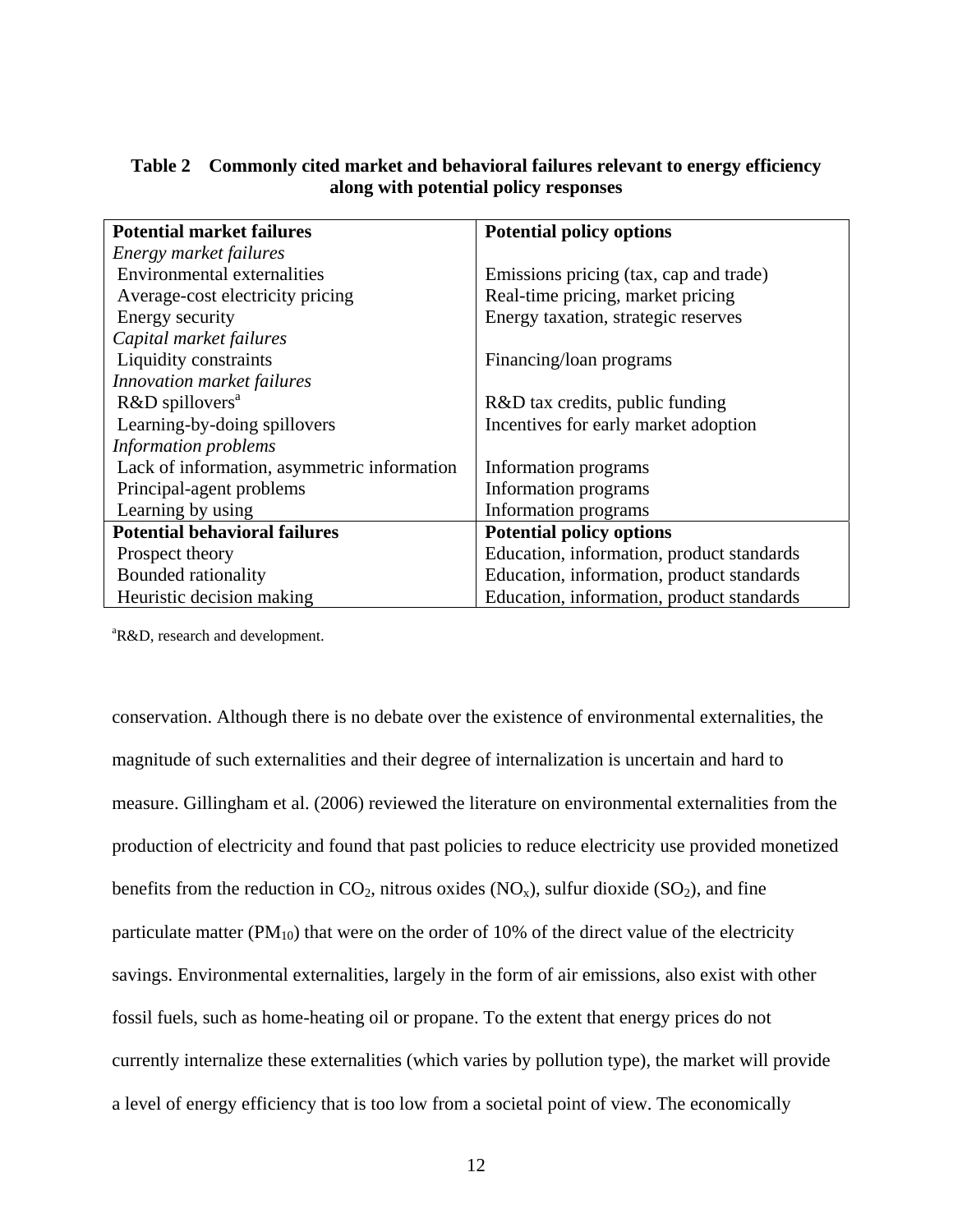optimal policy response is to price emissions, which will indirectly stimulate greater energy efficiency.

Prices faced by consumers in electricity markets also may not reflect marginal social costs due to the common use of average-cost pricing under utility regulation. Average-cost pricing could lead to under- or overuse of electricity relative to the economic optimum. On one hand, to the extent that average costs are above marginal costs as a result of amortized fixed costs, consumers face a price above the economically optimal price, thus encouraging underuse of electricity. On the other hand, average-cost prices depend on the average cost of the mix of generators used to produce electricity. Market-based pricing produces daily or hourly wholesale prices that reflect the cost of the marginal generator and retail prices that typically reflect the average of these marginal costs over a period of months. Time-of-use (TOU) prices vary in a preset manner by time of day or season, whereas real-time pricing (RTP) directly conveys information about the current marginal cost of generation and transmission in the price, updated at an hourly or even more frequent basis. If consumers face prices that are at times too low (peak times) and at other times too high (off-peak), they will overuse electricity during the peak times and underuse it during the off-peak relative to the social optimum (Joskow & Tirole 2007).

RTP and, to a lesser degree, TOU pricing can partly alleviate this market failure (which could alternatively be described as a policy failure). Of course, the cost of implementing TOU pricing or RTP may exceed the benefits, and there may be other market failures related to the adoption of real-time meters (Brennan 2004). However, recent evidence from the Anaheim Critical Peak Pricing Experiment suggests that, with recent technology advances, a variation of RTP implemented during peak periods has significant potential to improve social welfare, with little effect on use in off-peak periods (Wolak 2006). Whether there would be conservation of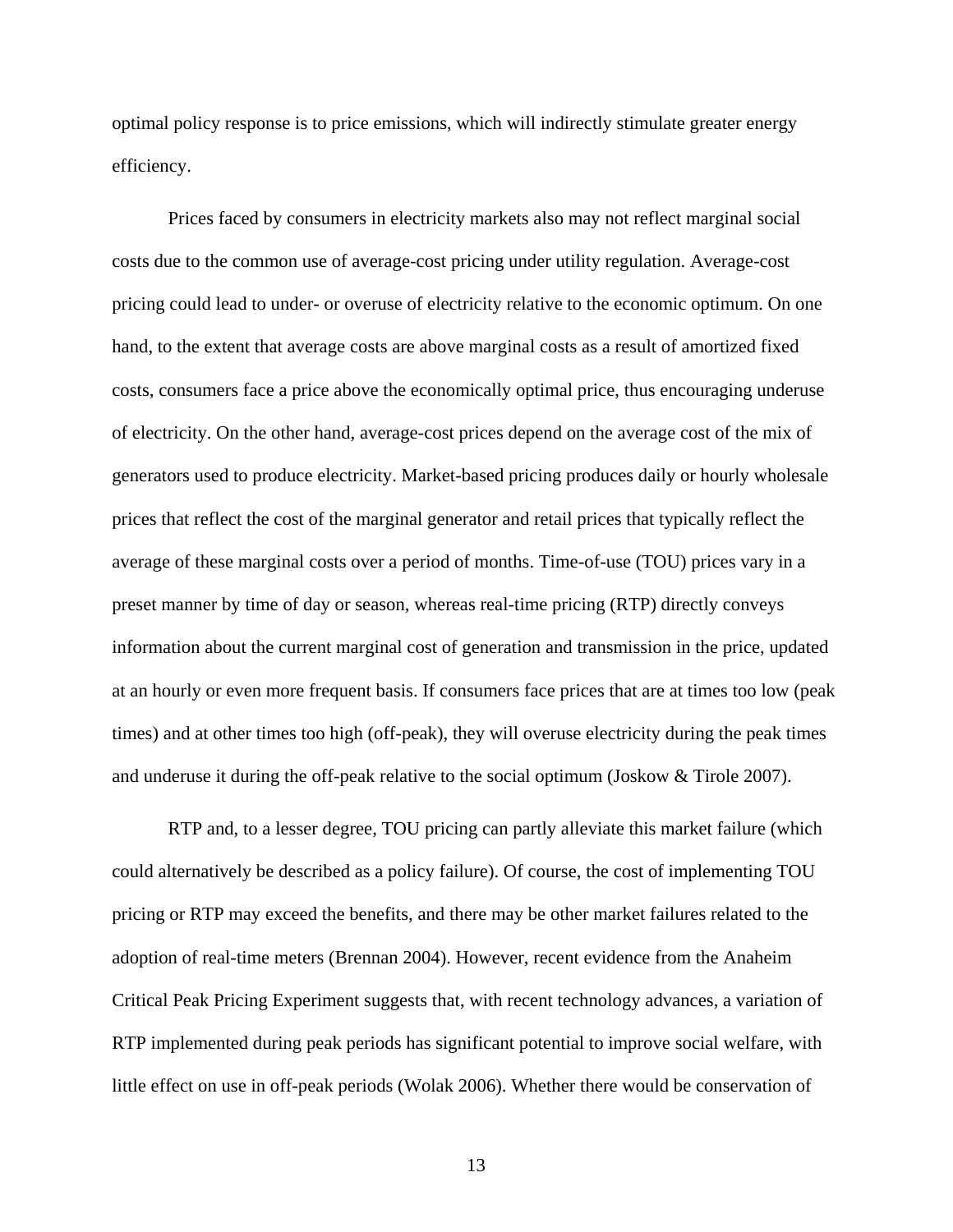total energy use with a comprehensive RTP scheme during all time periods is less clear. Similarly, the effect of TOU pricing or RTP on energy efficiency investments is unclear and would depend on the pricing that exists during the time those investments would be used.

Some authors have suggested that there are national security external costs from the United States' dependence on certain energy sources—particularly oil from unstable regions of the world—that consumers do not face in energy prices or therefore take into account in their energy-use decisions (Bohi & Toman 1996, Bohi & Zimmerman 1984). Although these concerns are associated primarily with transportation-related consumption of oil, they are relevant to building energy consumption through fuel oil consumption for heating and the association between natural gas and oil markets. Economic and other analyses of the national security risks of energy consumption is not entirely satisfying, in part because of the lumpiness of the problem. On the margin, reducing oil consumption would not likely change the associated security risks, nor the military and diplomatic expenditures undertaken in response. Nonetheless, a long-term larger reduction may reduce these risks, and to the extent that these risks are not fully reflected in the price of relevant energy resources, there will be a resulting underinvestment in energy efficiency.

# **4.2 Information Problems**

Information problems are consistently raised in the energy efficiency literature and, along with behavioral failures, are often given as the primary explanation for the energy efficiency gap (Sanstad et al. 2006). Specific information problems cited include consumers' lack of information about the availability of and savings from energy-efficient products, asymmetric information, principal-agent or split-incentive problems, and externalities associated with learning by using. The following descriptions take the consumers' perspective, but several of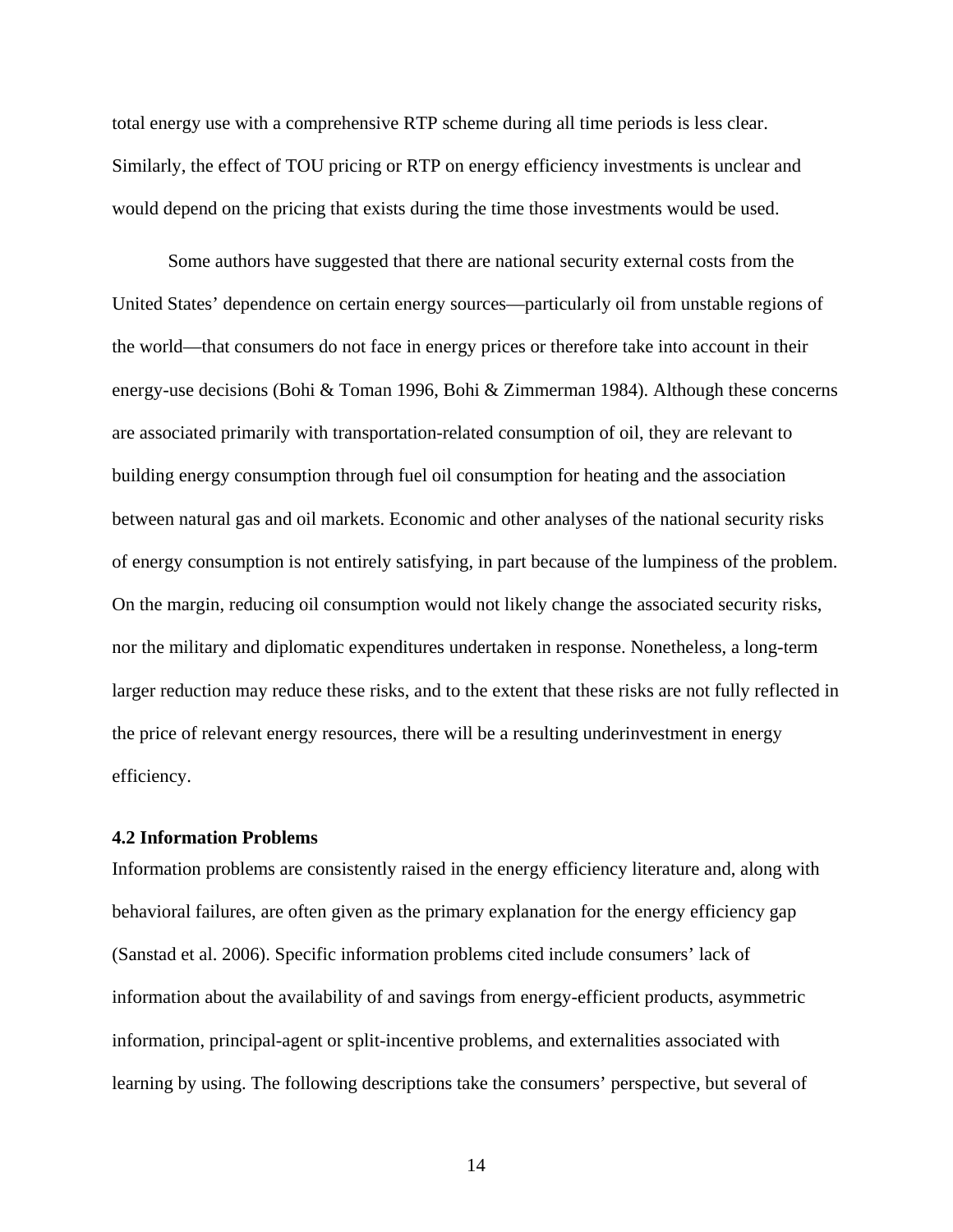these same information problems have been studied in the context of decision making by firms (DeCanio 1993, 1994a,b; DeCanio & Watkins 1998; Stein 2003). As discussed in Section 5, if such problems are significant and correctable, they may warrant labeling and other information programs.

Lack of information and asymmetric information are often given as reasons why consumers systematically underinvest in energy efficiency. The idea is that consumers often lack sufficient information about the difference in future operating costs between more-efficient and less-efficient goods necessary to make proper investment decisions (Howarth & Sanstad 1995). This argument can be consistent with cost-minimizing behavior, if we assume that under perfect information consumers would reach a privately optimal outcome. Alternatively, information problems may occur when there are behavioral failures, so that consumers are not appropriately taking into account future reductions in energy costs when making present investments in energy efficiency. We discuss information problems in the context of behavioral failures in Section 5.

Asymmetric information, where one party involved in a transaction has more information than another, may lead to adverse selection (Akerlof 1970). In the context of energy efficiency, adverse selection could imply that sellers of energy-efficient technologies that would provide clear *ex post* benefits to consumers are unable to perfectly transfer this information to buyers if the energy efficiency is unobserved (Howarth & Sanstad 1995). The sellers of every product would have an incentive to suggest that the energy efficiency of the product is high, but because the buyers cannot observe the energy efficiency, they may ignore it in their decision. The model by Howarth & Andersson (1993), which incorporates explicit transaction costs of transferring information, formally describes how this circumstance could lead to an underinvestment in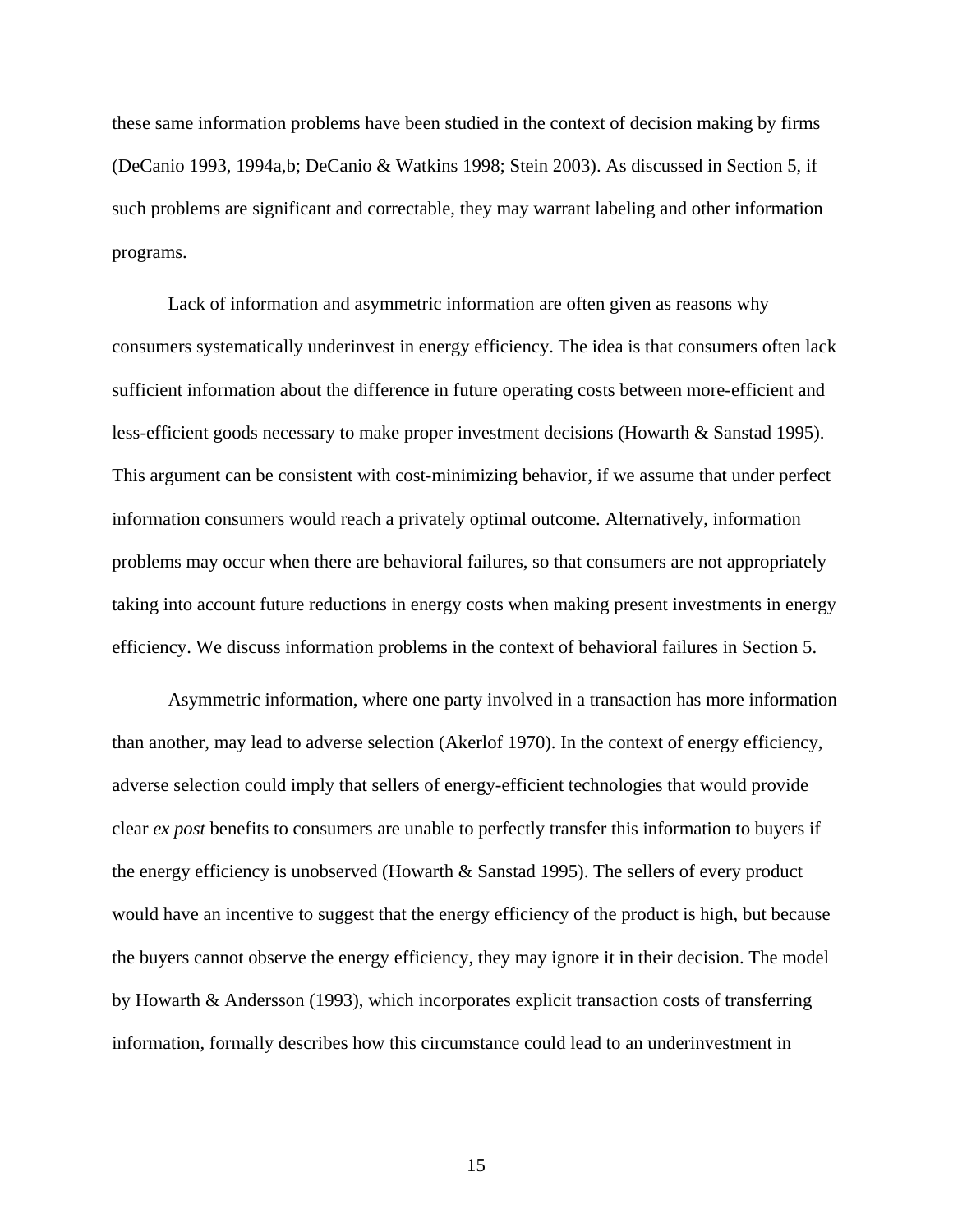energy efficiency. Whereas transaction costs in this context may be a source of market failure, transaction costs in general may be legitimate and not a reason for intervening in markets.

The principal-agent or split-incentive problem describes a situation where one party (the agent), such as a builder or landlord, decides the level of energy efficiency in a building, while a second party (the principal), such as the purchaser or tenant, pays the energy bills. When the principal has incomplete information about the energy efficiency of the building, the first party may not be able to recoup the costs of energy efficiency investments in the purchase price or rent charged for the building. The agent will then underinvest in energy efficiency relative to the social optimum, resulting in a market failure (Jaffe & Stavins 1994). Murtishaw & Sathaye (2006) attempted to quantify the magnitude of the principal-agent problem for four end uses: space heating, refrigerators, water heating, and lighting. They found that the principal-agent problem is potentially relevant to 25% of refrigerator energy use, 66% of water heating energy use, 48% of space heating energy use, and 2% of lighting energy use, although they did not quantify the degree to which energy efficiency decisions in these cases have actually been inefficient. Levinson & Niemann (2004) found that tenants whose electric bills are included in their rental contracts consume significantly greater energy than tenants who pay their own electric bills.

Positive externalities associated with learning by using can exist where the adopter of a new energy-efficient product creates knowledge about the product through its use, and others freely benefit from the information generated about the existence, characteristics, and performance of the product. This phenomenon is not unique to energy efficiency (Jaffe et al. 2004). In the context of demand-side management programs, some studies have distinguished learning-by-using spillovers into "free drivers" and program spillovers (Blumstein & Harris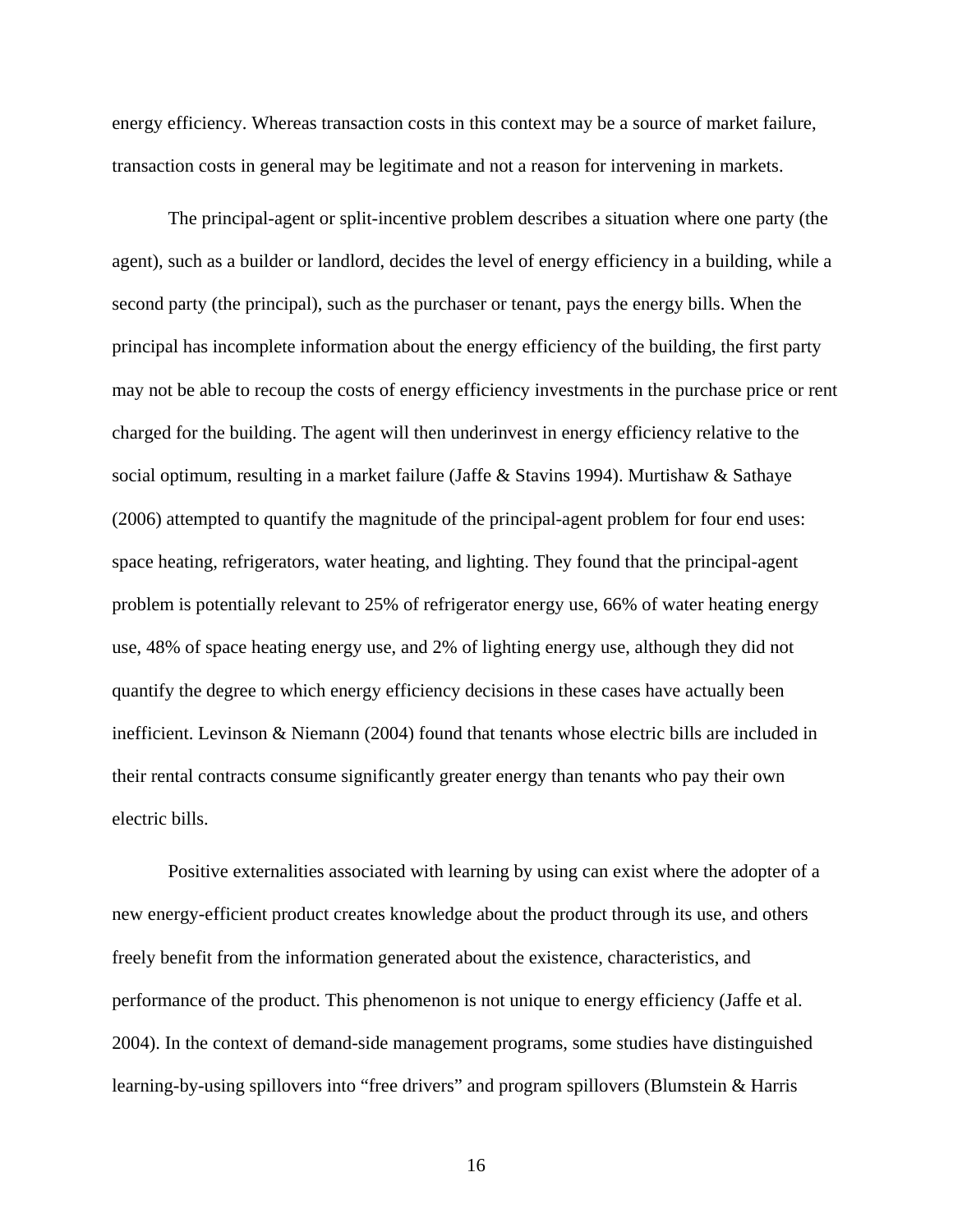1993, Eto et al. 1996). Free drivers are nonparticipants who install energy-efficient products as a result of hearing about them from program participants. Program spillovers occur when the participating household installs additional energy-efficient products, without rebates, as a result of the information they learned through participation in the program.

#### **4.3 Liquidity Constraints in Capital Markets**

Blumstein et al. (1980) first described liquidity constraints that hinder access to financing for energy-efficient investments as a market barrier. Some purchasers of equipment may choose the less energy-efficient product owing to lack of access to credit, resulting in underinvestment in energy efficiency and reflected in an implicit discount rate that is above typical market levels. This effect is a variation of a market failure associated with a lack of access to capital that is widely discussed in the development economics literature, and it applies to any capital-intensive investment, not just energy-efficient products (Ray 1998). The extent to which liquidity constraints are an issue in energy efficiency has yet to be established empirically. Some evidence indicates that only a small percentage of home improvements are funded by loans, which could imply liquidity constraints are important for only a small fraction of energy efficiency investments or that liquidity constraints effectively force most energy efficiency investments to be self-financed (Berry 1984).

In industry and government, a common financing constraint is the institutional disconnect between capital and operating budgets, but energy-services performance contracts have developed to fill this niche. In some cases, such as for industrial customers, energy-service providers pay the capital cost and receive a share of the resulting savings. In other cases, such as for government and institutional customers, the customer can borrow at a lower interest rate than the energy-service provider, so it makes greater financial sense for the customer to make the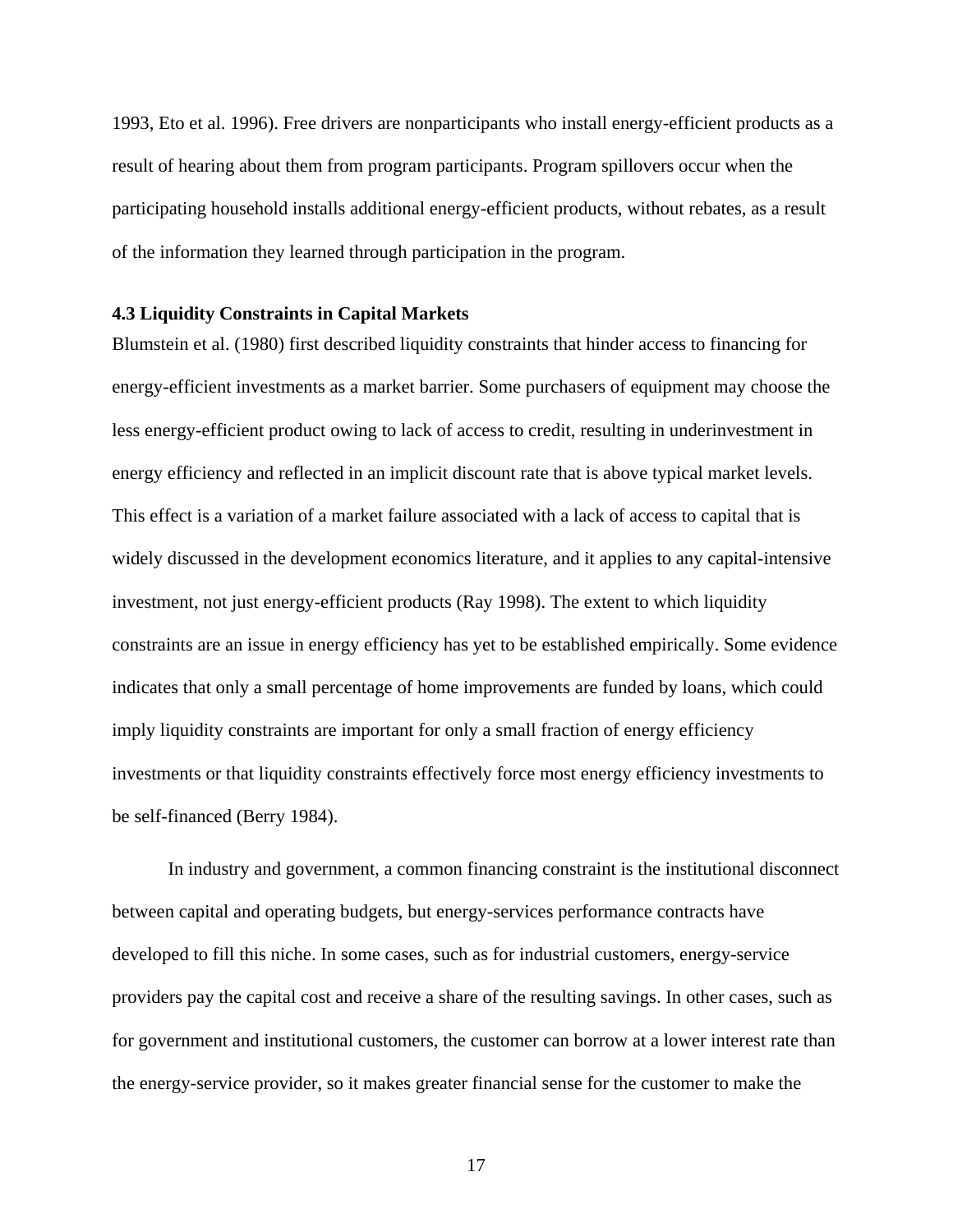investment. In such cases, the energy-service providers recommend energy efficiency improvements, guarantee the operating cost savings, and pay the difference if those savings are not realized—often allowing for the repayment of the capital cost to be treated as an operating expense (Zobler & Hatcher 2003). In addition, if liquidity constraints are an issue for energy efficiency investments, then they will also constrain other types of investments, and any potential solution would have to reach well beyond energy efficiency policy.

Golove & Eto (1996) described a case of asymmetric information where consumers are unable to transfer information to their lenders about the relative certainty of operating cost savings from an efficiency investment. Thus, the lender cannot determine the likelihood of repayment and is less likely to approve of the loan. Golove & Eto claimed the resulting credit constraints imply that consumers should be given a lower interest rate than lenders are willing to offer, and thus consumers faced with the higher interest rate may underinvest in energy efficiency. The extent of this potential problem has not been measured empirically to our knowledge, and this problem of information transfer may apply to other costs as well, possibly altering the result. Energy-efficient mortgages from some lenders address this problem by crediting a home's energy efficiency when determining the interest rate or the size of the mortgage. Warranties may also address this problem privately.

#### **4.4 Innovation Market Failures**

R&D spillovers may lead to underinvestment in energy-efficient technology innovation owing to the public good nature of knowledge, whereby individual firms are unable to capture the full benefits from their innovation efforts, which instead accrue partly to other firms and consumers. This is not particular to energy efficiency innovation; rather, it is a general feature of technological innovation, which manifests empirically as a social rate of return to R&D that is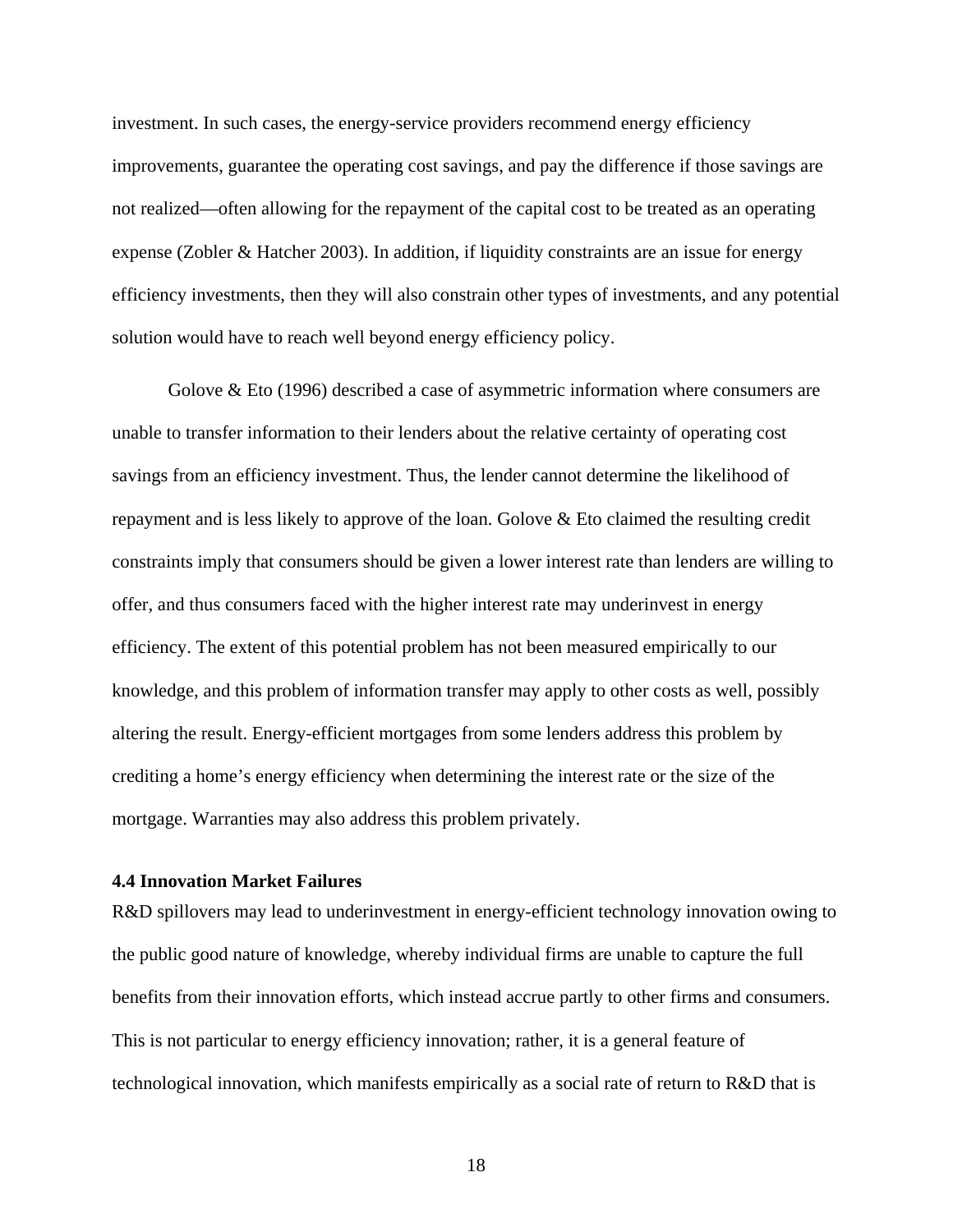approximately two to four times higher than the private rate of return (Griliches 1995, Hall 1996, Nadiri 1993). If energy is underpriced relative to the social optimum, this innovation problem will be magnified in the context of energy-saving technologies (Goulder & Schneider 1999, Jaffe et al. 2005, Schneider & Goulder 1997).

Learning by doing (LBD) refers to the empirical observation that, as cumulative production of new technologies increases, the cost of production tends to decline as the firm learns from experience how to reduce its costs (Arrow 1962). LBD may be associated with a market failure if the learning creates knowledge that spills over to other firms in the industry, lowering the costs for others without compensation to the original investing firm (Fischer & Newell 2008, van Benthem et al. 2008). In the energy context, LBD processes have been empirically investigated and applied primarily to fledgling low-carbon electricity-generating technologies in the context of energy and climate policy modeling. The empirical evidence on learning in terms of energy-using equipment is very limited, and what does exist focuses generally on product cost reductions rather than learning specifically with respect to improving energy efficiency (see, e.g., Bass 1980). It is also difficult to empirically distinguish learning from other factors that affect product costs and prices. Further research is needed to examine learning in energy-efficient technologies and ascertain the degree to which the learning spills over to other firms. The potential for positive externalities from LBD is not unique to energy: It may occur with any new technology that displays nonappropriable learning characteristics.

# **4.5 Behavioral Failures**

The behavioral economics literature has drawn attention to several systematic biases in consumer decision making that may be relevant to decisions regarding investment in energy efficiency. Similar insights can be gained from the literature on energy decision making in psychology and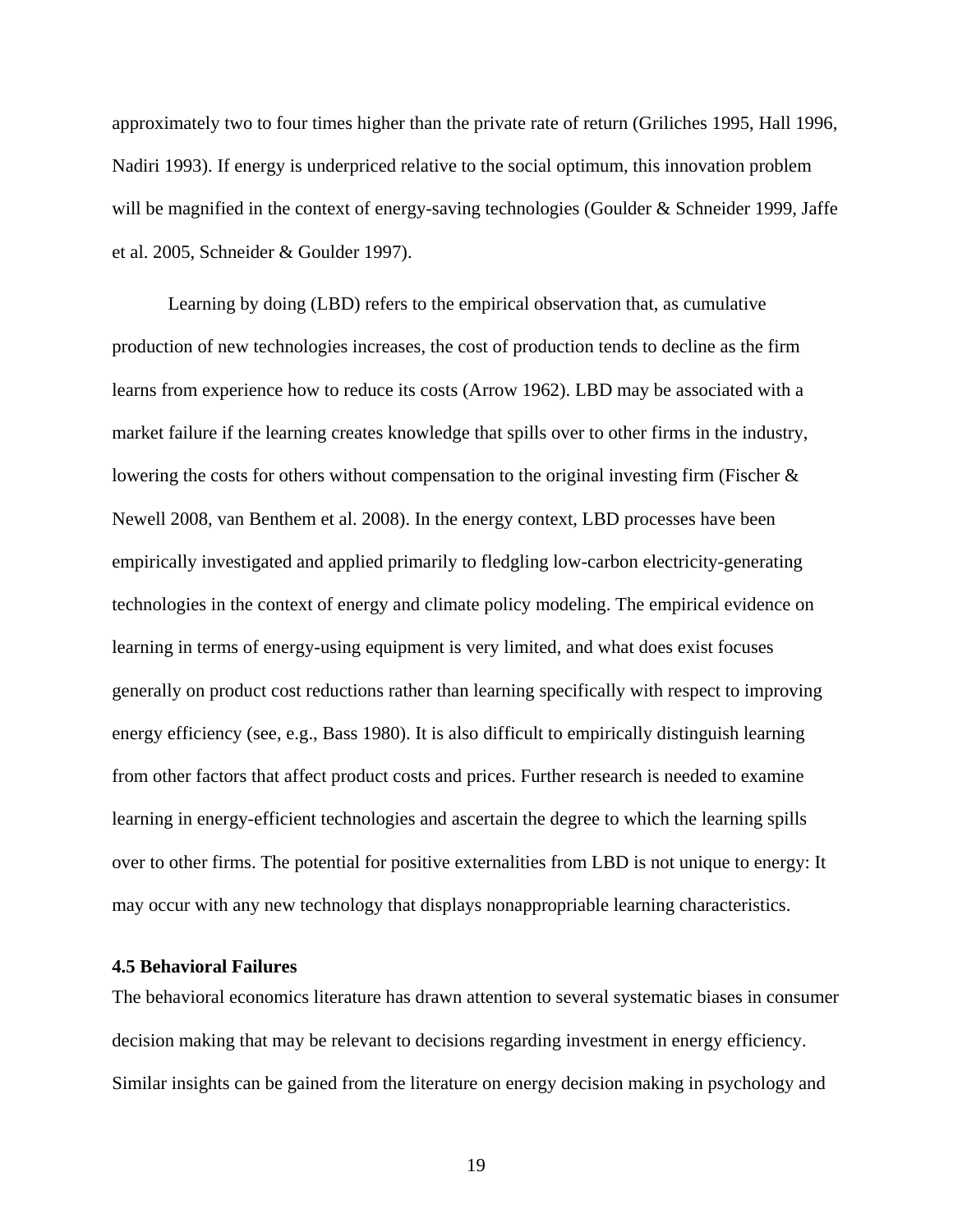sociology (e.g., see Stern 1985; Lutzenhiser 1992, 1993). Frameworks incorporating such departures from perfect rationality have intuitive psychological appeal as well as an empirical basis from behavioral economic and psychological studies. The crucial question is whether these deviations from perfect rationality lead to significant *systematic* biases in energy efficiency decision making, and if so, whether these biases lead to under- or overinvestment in energy efficiency. Due to the limited economics literature in this area, in many cases we reference literature from other social sciences that bears directly on energy consumption–related behavior.

The behavioral economics literature draws upon cognitive psychology and other disciplines to inform experimental and theoretical analyses aimed at understanding how consumers make decisions. Behavioral economists tend to relax the classical microeconomic assumption of rational choice and replace it with bounded rationality or other heuristic decisionmaking methods (McFadden 1999). Behavioral economics has been motivated by evidence that consumers are not perfectly rational—even if they are given perfect information—and has developed a positive theory designed to understand how consumers make decisions in practice. In the energy efficiency context, the most relevant and common rationality assumption is that of behavior that minimizes present-value costs for a given level of energy-service provision.

The evidence that consumer decisions are not always perfectly rational is quite strong, beginning with the research by Tversky & Kahneman indicating that both sophisticated and naïve respondents will consistently violate axioms of rational choice in certain situations (e.g., see Tversky & Kahneman 1974, Kahneman & Tversky 1979). Since then, an entire literature has developed examining when and how people violate the axioms of rational choice. Surveys of this literature of behavioral decision theory include Camerer (1997), McFadden (1999), Machina (1989), Rabin (1997), and Thaler (1991). Shogren & Taylor (2008) and List & Price (2009)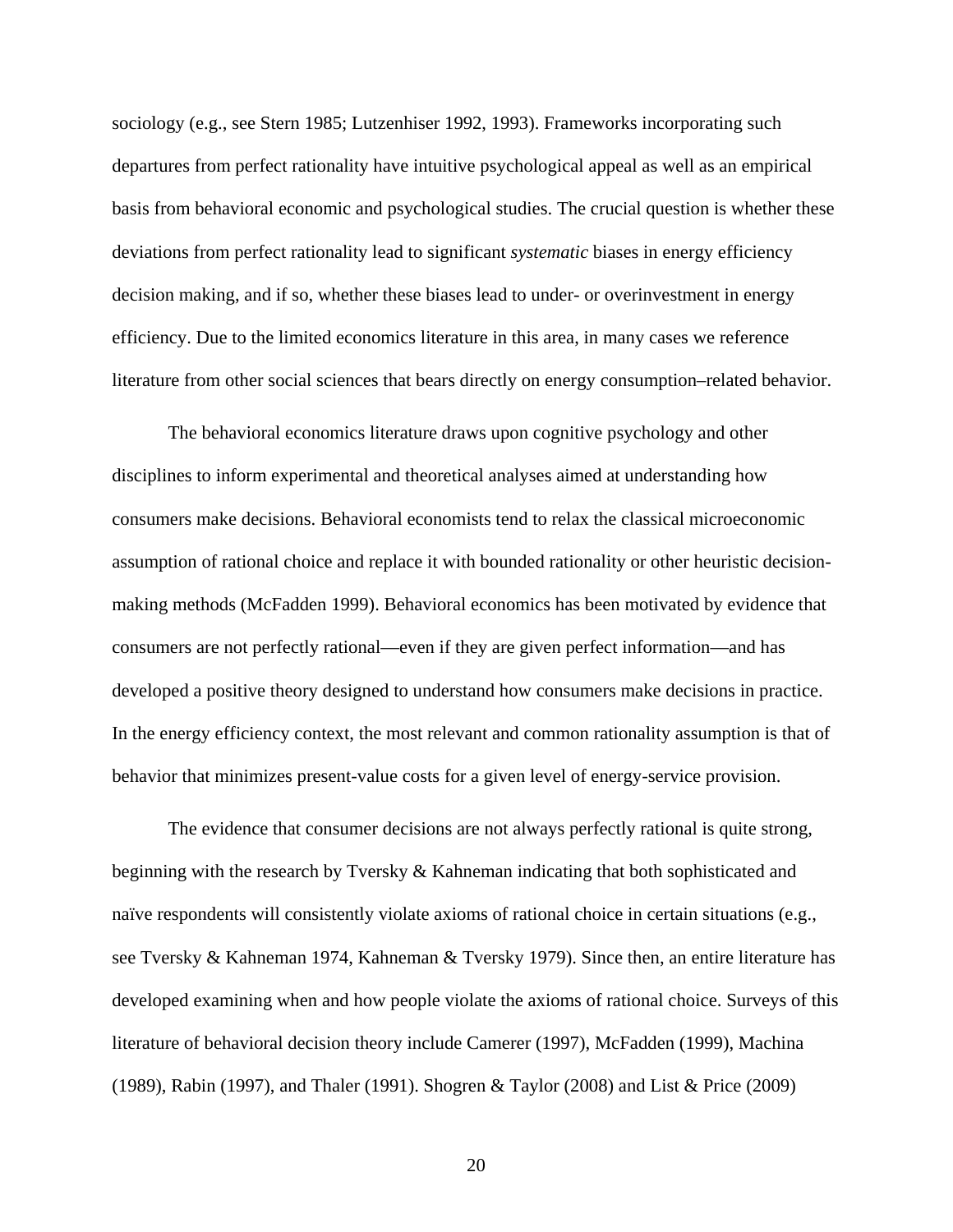provide reviews specifically in the context of resource and environmental economics. Our review follows the primary theme of behavioral economics by focusing on consumer decisions. Firms may also face some of the same issues, although competitive forces serve to moderate the significance of behavioral failures for firms (Shogren & Taylor 2008).

The three primary themes that emerge from behavioral economics and have been applied in the context of energy efficiency are prospect theory, bounded rationality, and heuristic decision making. The prospect theory of decision making under uncertainty posits that the welfare change from gains and losses is evaluated with respect to a reference point, usually the status quo. In addition, consumers are risk averse with respect to gains and risk seeking with respect to losses, so that the welfare change is much greater from a loss than from an expected gain of the same magnitude (Kahneman & Tversky 1979). This can lead to loss aversion, anchoring, status quo bias, and other anomalous behavior (Shogren & Taylor 2008).

Bounded rationality suggests that consumers are rational but face cognitive constraints in processing information that lead to deviations from rationality in certain circumstances (Simon 1959, 1986). Heuristic decision making is related closely to bounded rationality and encompasses a variety of decision-making strategies that differ in some critical way from conventional utility maximization in order to reduce the cognitive burden of decision making. For example, Tversky (1972) developed the theory of elimination by aspects, wherein consumers use a sequential decision-making process where they first narrow their full choice set to a smaller set by eliminating products that do not have some desired feature or aspect (e.g., cost above a certain level), and then they optimize among the smaller choice set, possibly after eliminating further products.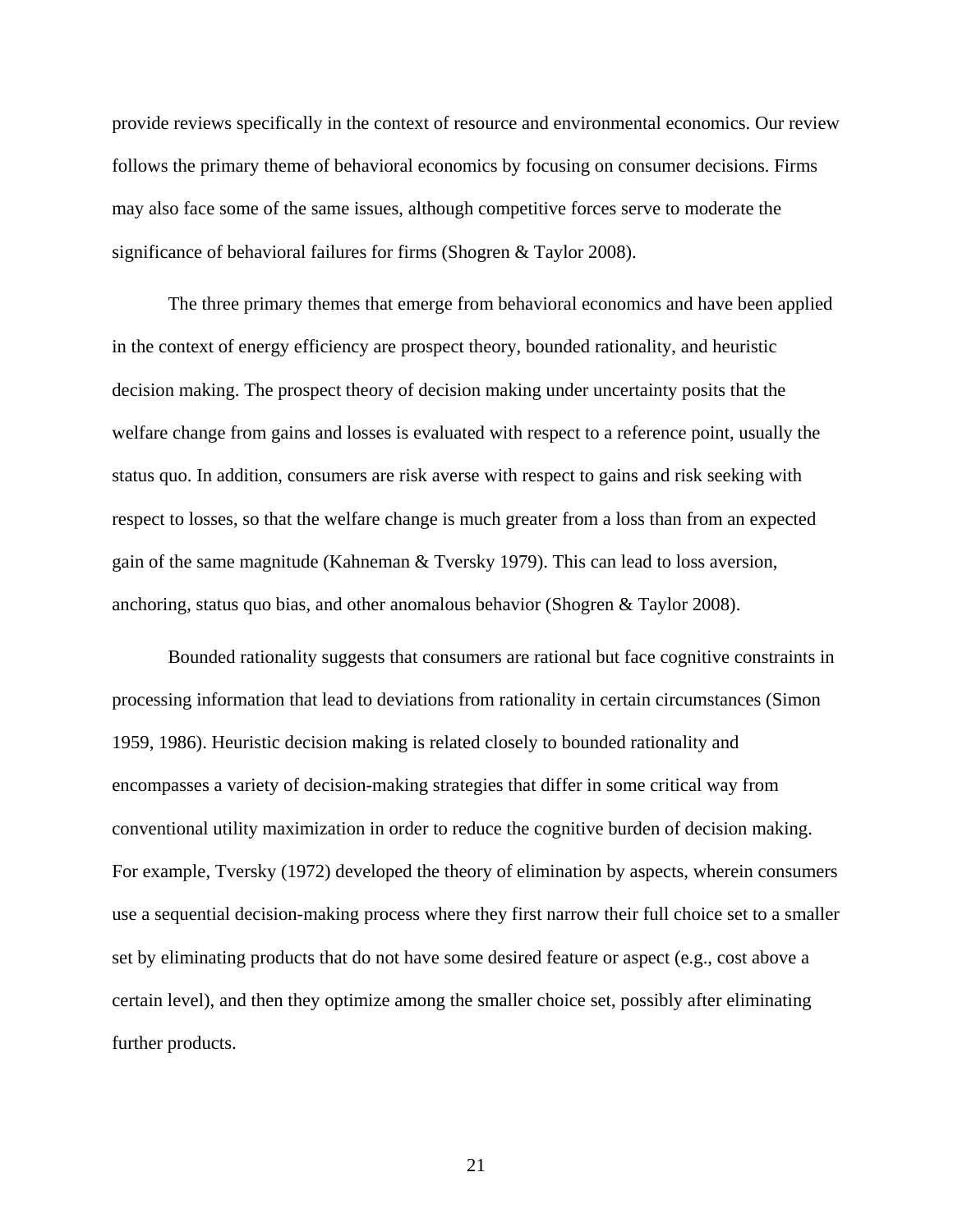Not much economic literature empirically tests these behavioral hypotheses to uncover whether there is a systematic bias, either negative or positive, in decision making related to energy consumption. Hartman et al. (1991) empirically examined whether the status quo effect posited in prospect theory holds in the consumer valuation of reliable electric service. Though reliable electric service is only somewhat related to energy efficiency, they found that the status quo effect is significant in this case, suggesting that consumers are irrationally reluctant to move from the status quo and accept more likely interruptions in electricity service.

Empirically testing bounded rationality is even more difficult, for there is no single consensus model of bounded rationality in energy decision making (Sanstad & Howarth 1994). Friedman & Hausker (1988) developed a theoretical model using a particular structure of bounded rationality in which consumers do not have the ability to optimize their energy consumption in response to a tiered-rate structure of electricity prices. The model indicates that consumers will overconsume energy if the rate structure is increasing and underconsume if it is decreasing. Friedman (2002) tested this theoretical model using electric-utility data and exploited the increasing block structure of electricity rates to find that the empirical specification consistent with bounded rationality (and leading consumers to overconsume electricity) has more predictive power than one based on utility maximization.

Heuristic decision making in energy is similarly difficult to test empirically, although several papers in psychology have done so. Kempton & Montgomery (1982) used a survey technique to find that consumers use simple heuristic techniques to determine their energy consumption, and these techniques systematically lead to underinvestment in energy efficiency. For example, Kempton & Montgomery found that, for decisions regarding energy-efficient investments, consumers tended to use a simple payback measure where the total investment cost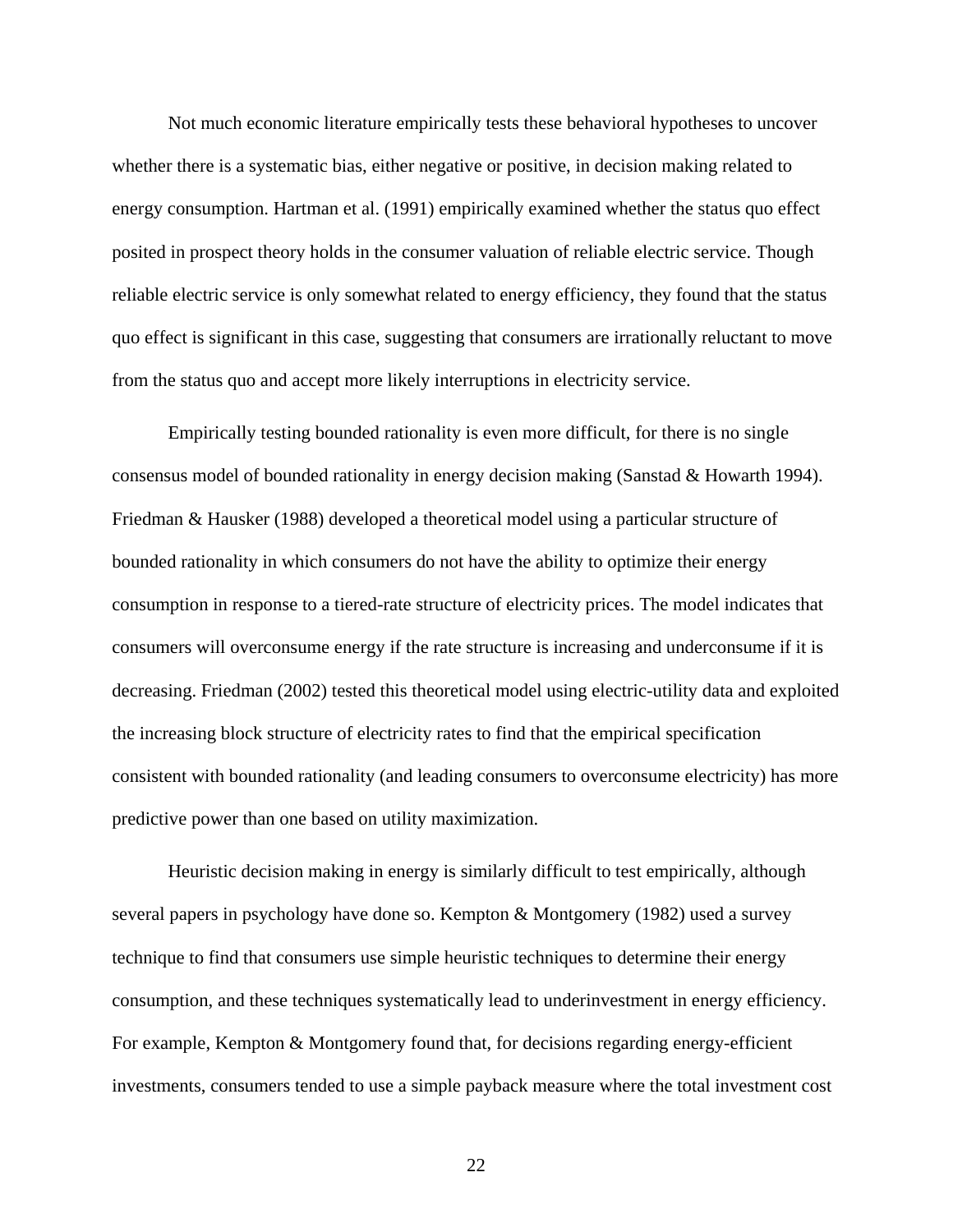is divided by the future savings calculated using the energy price today, rather than the price at the time of the savings—effectively ignoring future changes in real fuel prices. Kempton et al. (1992) used similar methods, finding that consumers systematically miscalculate payback for air conditioner investments, again leading to overconsumption of energy.

Yates & Aronson (1983) found that consumers attach disproportionate weight to the most psychologically vivid and observable factors, often called the salience effect. The salience effect may influence energy efficiency decisions, potentially contributing to an overemphasis on the initial cost of an energy-efficient purchase, leading to an underinvestment in energy efficiency (Wilson & Dowlatabadi 2007). This may be related to evidence suggesting that decision makers are more sensitive to up-front investment costs than energy operating costs, although this evidence may also be the result of inappropriate measures of expectations of future energy use and prices (Anderson & Newell 2004, Hassett & Metcalf 1995, Jaffe et al. 1995).

Loewenstein & Prelec (1992) developed a theoretical model of intertemporal choice that replaces the utility function with a value function that is more elastic for outcomes with large absolute magnitudes than for outcomes with small magnitudes, consistent with evidence in Thaler (1981) and Holcomb & Nelson (1992). Thus, in this value function framework, discounting depends on the magnitude of the outcome. Applying this to the case of energy efficiency investments, flows of electricity savings are typically smaller than the annual returns from other types of investments and thus would be subject to higher rates of discount. Loewenstein & Prelec posited that their model may capture a behavioral bias that implies a systematic underinvestment in energy efficiency relative to the consumers' cost-minimizing choice. To our knowledge, the model has not been empirically tested in the context of energy efficiency.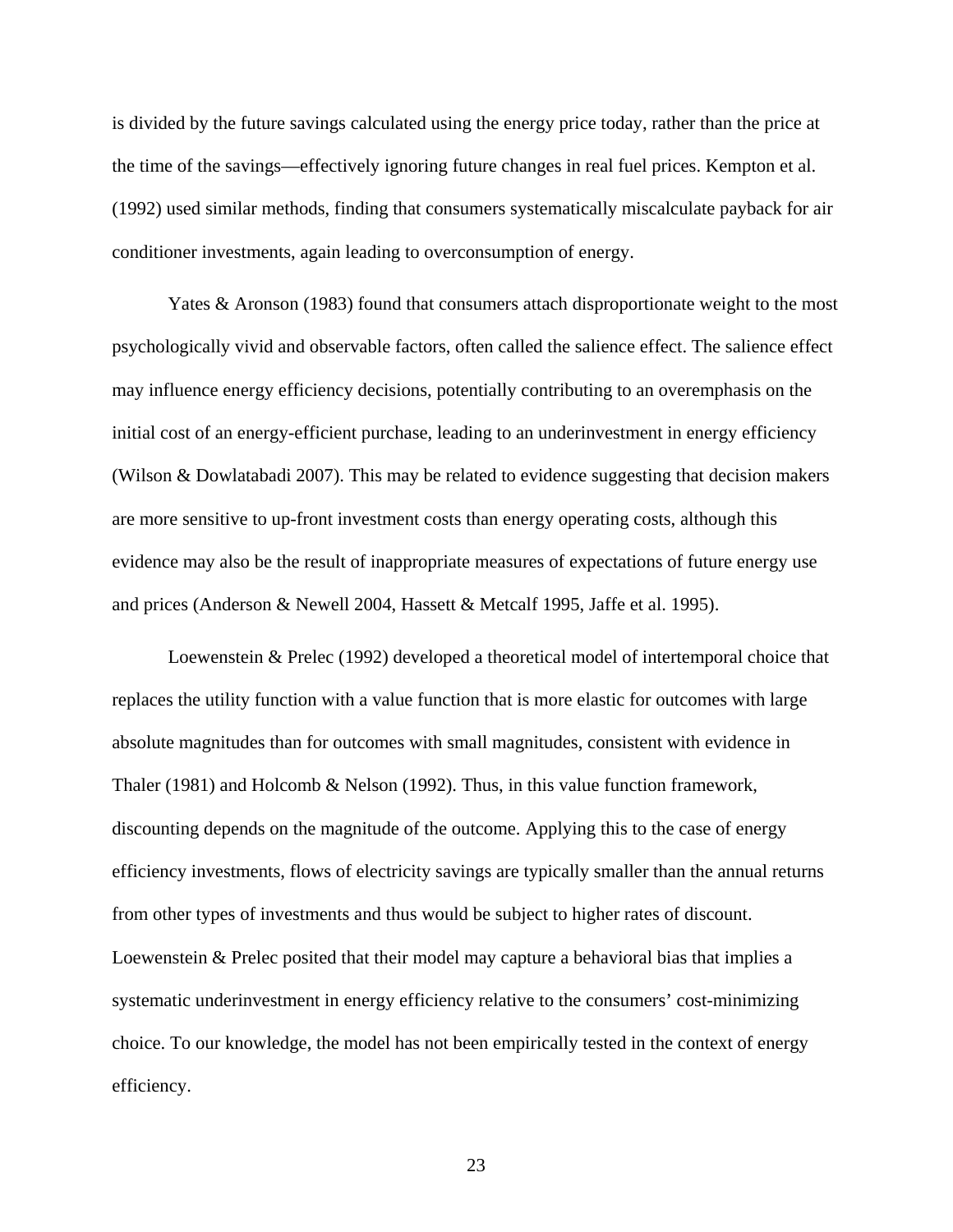This review reveals that the empirical literature testing behavioral failures specifically in the context of energy decision making is very limited. The literature in psychology and sociology discusses these biases further and provides some additional evidence of such biases (e.g., for a review of the approaches in the different fields as applied to energy, see Wilson & Dowlatabadi 2007). The available evidence suggests that systematic biases may exist in consumer decision making that could lead to overconsumption of energy and underinvestment in energy efficiency. However, more fully understanding the magnitude of these biases, disentangling them from informational and other market failures, and measuring the ability of practicable policies to address these behavioral failures remain important areas for future research.

### **5. ENERGY EFFICIENCY POLICY**

Although the literature has identified a number of potential market and behavioral failures that are relevant to energy efficiency, for policy responses to improve economic efficiency, they must successfully reduce these failures and the associated benefits must exceed the cost of implementing the policy. In Section 4, we identified a number of relevant market failures, several of which are not unique to energy efficiency and conservation. For example, R&D spillovers exist throughout the economy, and motivate general policies such as patent protection, R&D tax credits, and basic research funding. Policy decisions specific to energy efficiency R&D arise mainly in the context of determining the level and allocation of public-research spending among different purposes (for a related discussion, see Newell 2008). LBD spillovers are similar in that any emerging technology may exhibit nonappropriable gains from learning, raising questions over the appropriate bounds on policy.

The environmental externalities avoided by energy efficiency and conservation largely result from emissions associated with burning fossil fuels. Economic theory suggests that if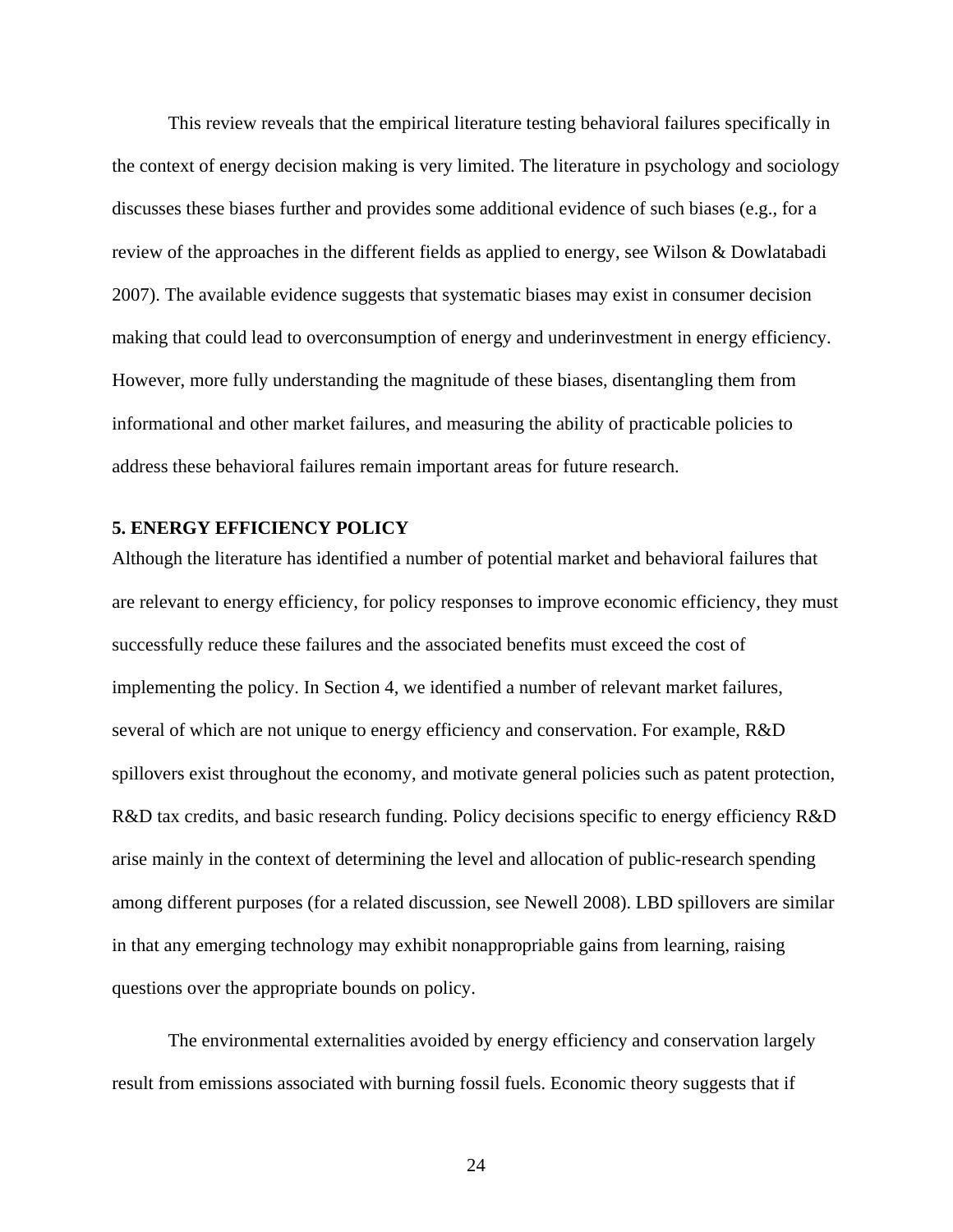consumers are optimizing and there are no other market imperfections, a first-best policy to address the environmental externalities would ensure that the external cost from emissions is added to the energy price, such as through a Pigouvian tax or cap-and-trade system. The resulting internalization of the externality would lead to reduced energy demand (more conservation) and more energy efficiency investment.

To assess the amount of energy savings from such an emissions price policy, one can examine the price elasticity of energy demand discussed earlier, which is typically done in the context of a computable general equilibrium model or other aggregate energy-economic model. In the context of climate policy, such modeling typically finds that a significant portion of costeffective emissions reductions are achieved through energy efficiency and conservation, alongside renewable energy, nuclear power, and carbon capture and storage applied to coal (Clarke et al. 2006, Weyant et al. 2006). Policies to promote energy efficiency directly are second-best responses to environmental externalities, however, because they do not discriminate among the emissions intensities of different energy sources, do not provide an incentive for reducing consumption of energy services, and tend to apply only to a subset of sources. Instead, policies to promote energy efficiency may be the appropriate response to demonstrated behavioral failures, particularly in contexts where that behavior has broader societal implications (e.g., environmental externalities).

The remaining discussion focuses on the economic rationale, effectiveness, and cost of policies that are specifically targeted to energy efficiency grouped into three broad categories: information programs, incentives, and product standards. Before turning our attention to these issues, we briefly review some generic issues that arise in measuring the effectiveness and cost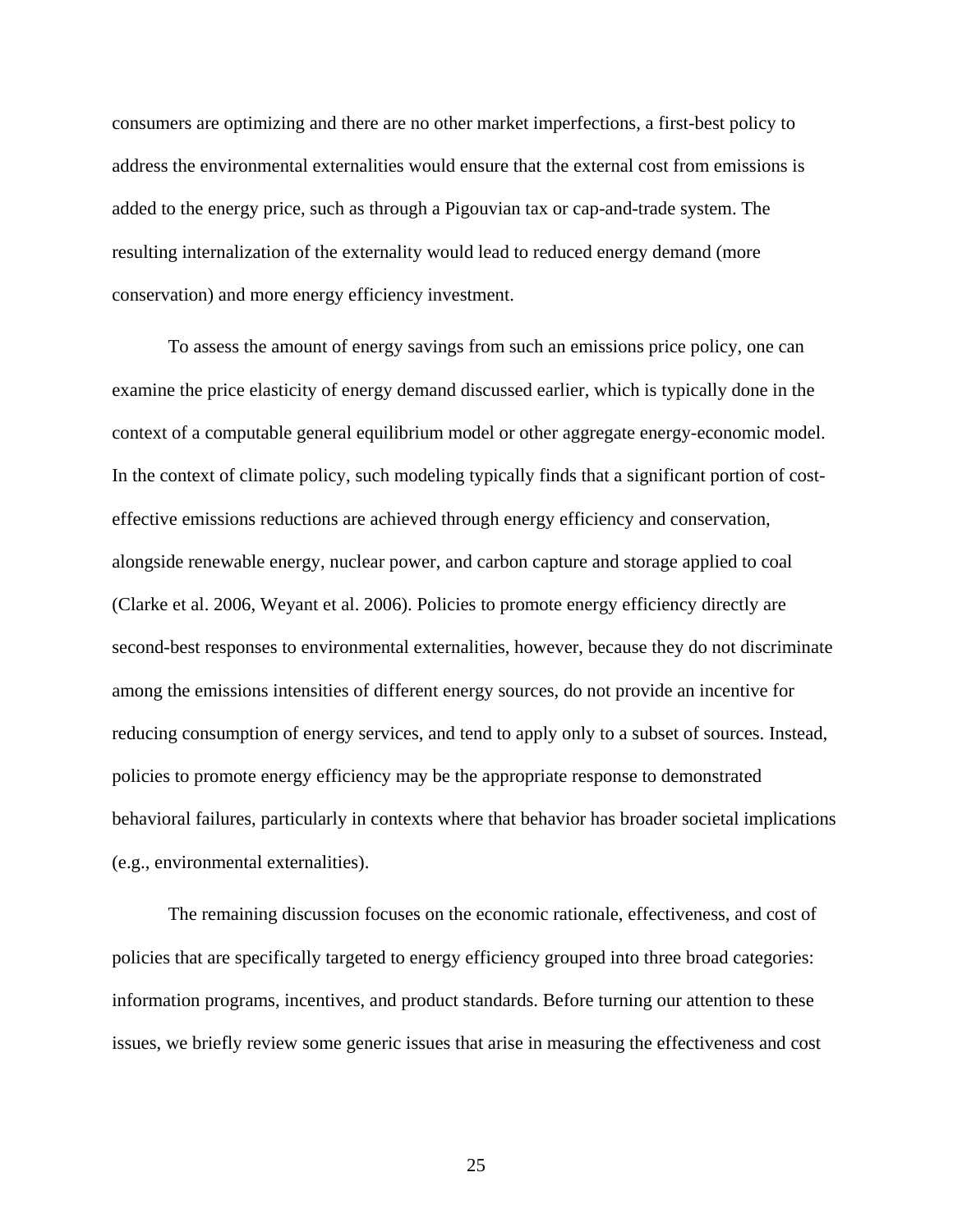of energy efficiency policies. For a more detailed review of these issues, see Gillingham et al. (2006).

#### **5.1 Issues in Measuring Energy Efficiency Policy Effectiveness and Cost**

The literature on energy efficiency and conservation policy evaluation is extensive and has become more sophisticated with time. There are a few critical issues common to energy efficiency policies. First, *ex ante* studies dominate much of the energy efficiency policy literature, particularly for evaluating product standards. These studies form a valuable starting point for understanding future policy, but they do not demonstrate that policies have been effective or net beneficial in actual implementation. As more energy efficiency and conservation policies have been implemented, the literature is shifting to *ex post* studies that examine the historical effectiveness and cost of energy efficiency and conservation policies in order to improve future policy making.

One of the major criticisms of the energy efficiency and conservation policy evaluation literature is that "free riders" are not always properly accounted for. Free riders are consumers who would have invested in energy efficiency or conserved energy absent the policy, but who receive additional benefits from the policy (Joskow & Marron 1992). Benefits from free riders should not be counted in the benefits from the policy, but costs (that are not simply transfers) should be included in the costs of the policy. As discussed above, papers in the broader energy efficiency literature point to an offsetting effect of "free drivers," where nonparticipants in the program are induced to invest in energy efficiency or conserve energy as a result of having observed program participants (Blumstein & Harris 1993, Eto et al. 1996, Geller & Attali 2005).

Another common criticism of energy efficiency policy evaluations is that they either ignore or inappropriately account for the rebound effect, such that energy efficiency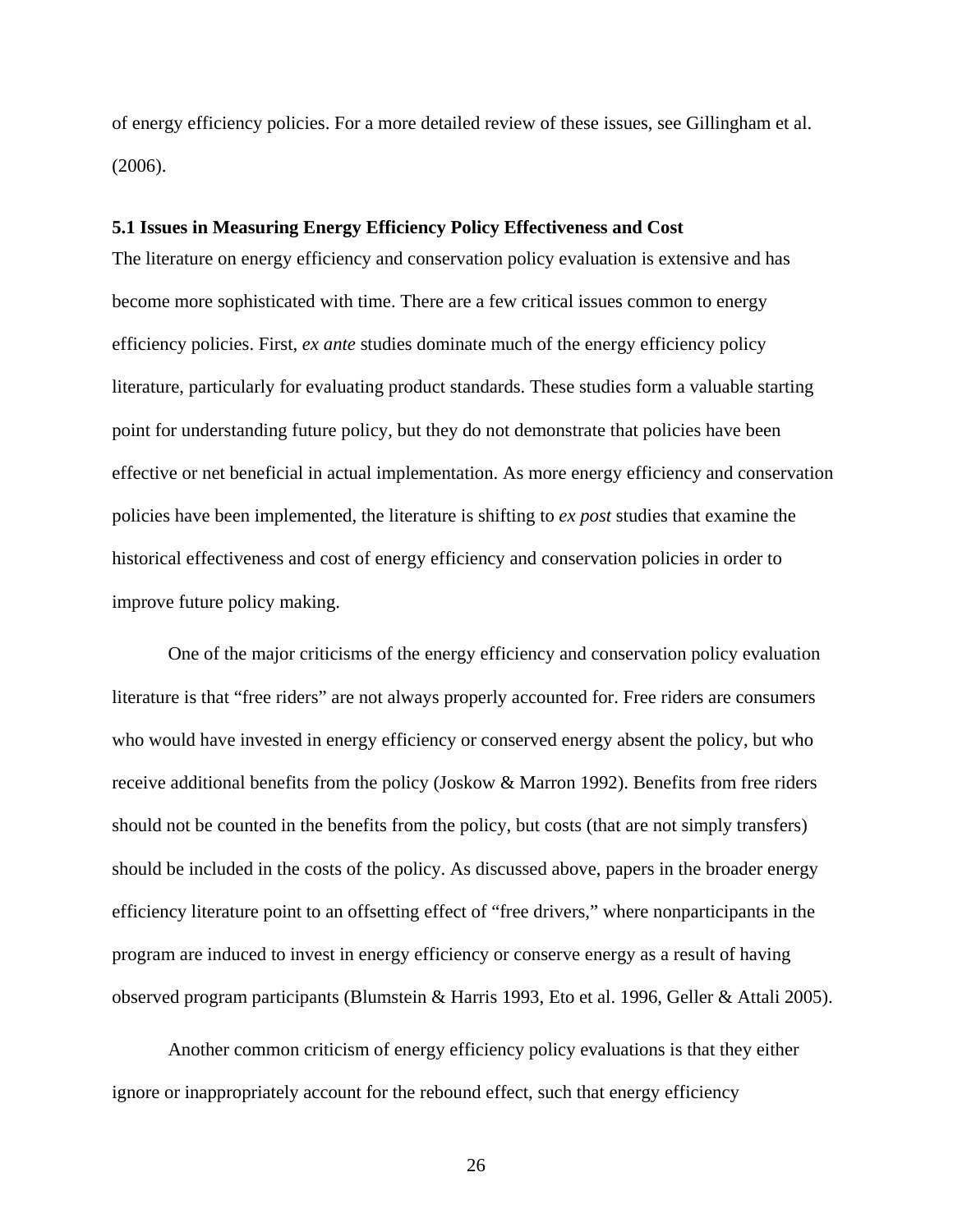improvements decrease the marginal cost of energy services, thereby increasing demand and inducing less-than-proportional reductions in energy use. There is an extensive debate in the literature about the importance of the rebound effect in the context of energy efficiency standards (for a review, see Gillingham et al. 2006), but some empirical evidence suggests it may be numerically small in the case of energy efficiency standards (Dumagan & Mount 1993). For example, Davis (2008) examined the case of clothes washers and found a relatively small, but not insignificant, rebound effect of -6%. For recent evidence in the household transportation context, see Small & Van Dender (2007).

#### **5.2 Information Programs**

Information programs typically aim to induce energy efficiency investments by providing information about potential energy savings or examples of energy savings. Some programs attempt to promote energy conservation, particularly for electricity during times when the electricity grid is stressed. Historically, many information programs have been part of utility demand-side management (DSM) programs, and others have been federal programs such as Energy Star, appliance labels, and home energy ratings for new homes. Information programs also include programs that provide feedback to consumers about their energy consumption.

Information programs are motivated by the informational problems and behavioral failures noted above. The intention is that, by providing greater and more reliable information, issues of uncertain future returns and asymmetric information may be lessened. Additional information may also lower the cognitive cost of energy decision making or help guide consumers toward better decisions.

Information programs vary greatly, both in their method and implementation, and evidence of their effectiveness is mixed. Weil & McMahon (2003) offered anecdotal evidence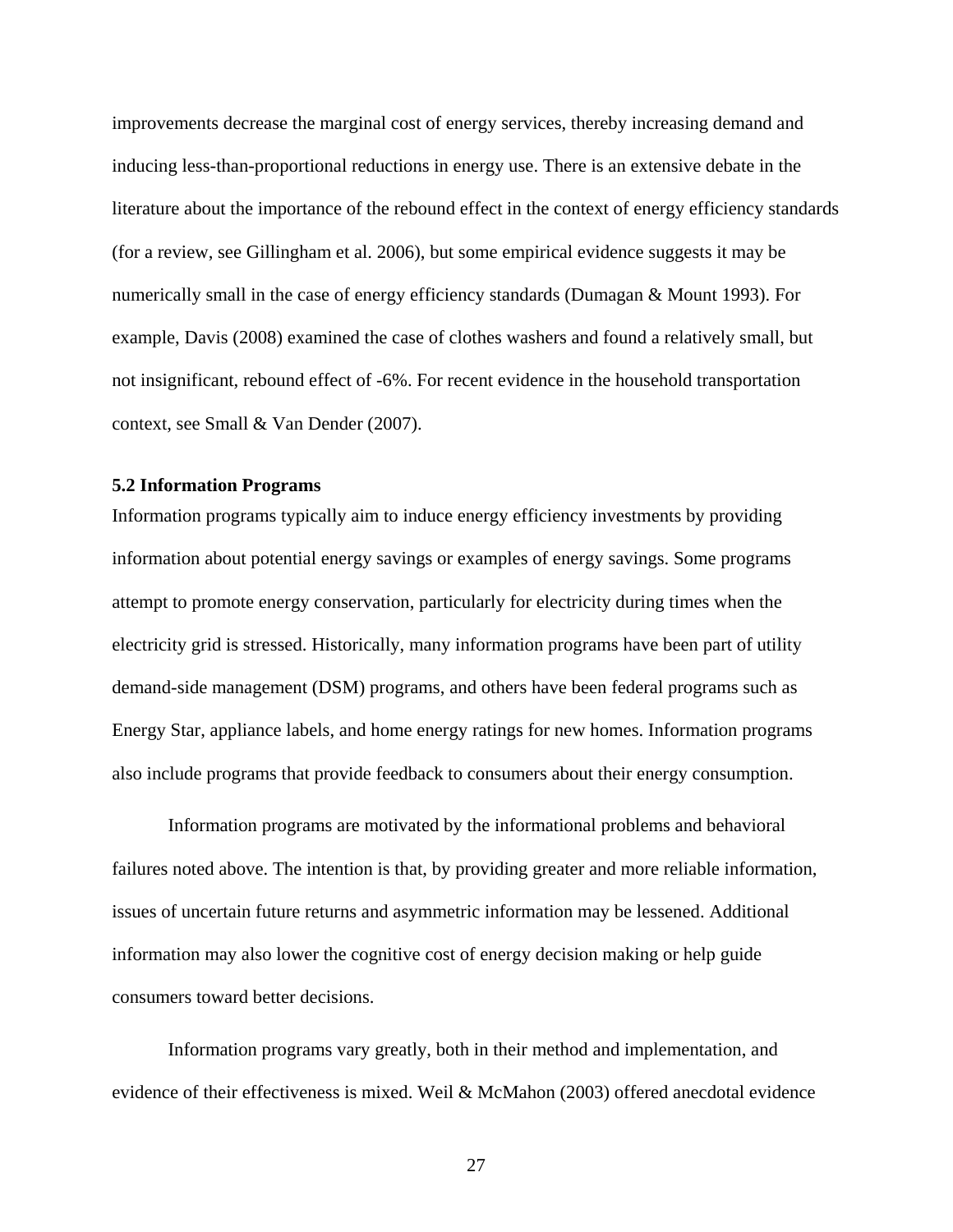that product labeling requirements can be successful in increasing energy-efficient investments, but Levine et al. (1995) found that the Energy Guide product labeling requirements were fairly ineffective. The Energy Guide label has been revised in a recent rule made to improve its effectiveness. According to some studies, voluntary Energy Star labels appear to have achieved significant savings by inducing greater energy efficiency (Webber et al. 2000). For example, Howarth et al. (2000) presented evidence that the voluntary Environmental Protection Agency Green Lights program (now part of Energy Star) and Energy Star office products program have been effective in increasing energy efficiency investments by increasing access to information.

Anderson & Newell (2004) examined industrial energy audits and found that, although plants accept only approximately half of the recommended projects, most plants respond to the costs and benefits presented in the energy audits and, with the additional information, adopt investments that meet hurdle rates consistent with the standard investment criteria the audited firms say they use. Newell et al. (1999) found that the responsiveness of energy-efficient product innovation to energy prices increased substantially after product labeling was required. Stern (1985) suggested that many early energy conservation information programs (particularly DSM programs) were not very effective. Fischer (2008) examined the psychological literature on feedback programs (i.e., programs that provide consumers real-time information about their electricity consumption) and found feedback induces energy conservation with typical savings of 5%–12%. Reiss & White (2008) examined data from the 2000–2001 California electricity crisis and found that, in times of crisis, conservation appeals and information programs can produce sustained reductions in energy demand. Data indicating the cost effectiveness of these programs are not readily available.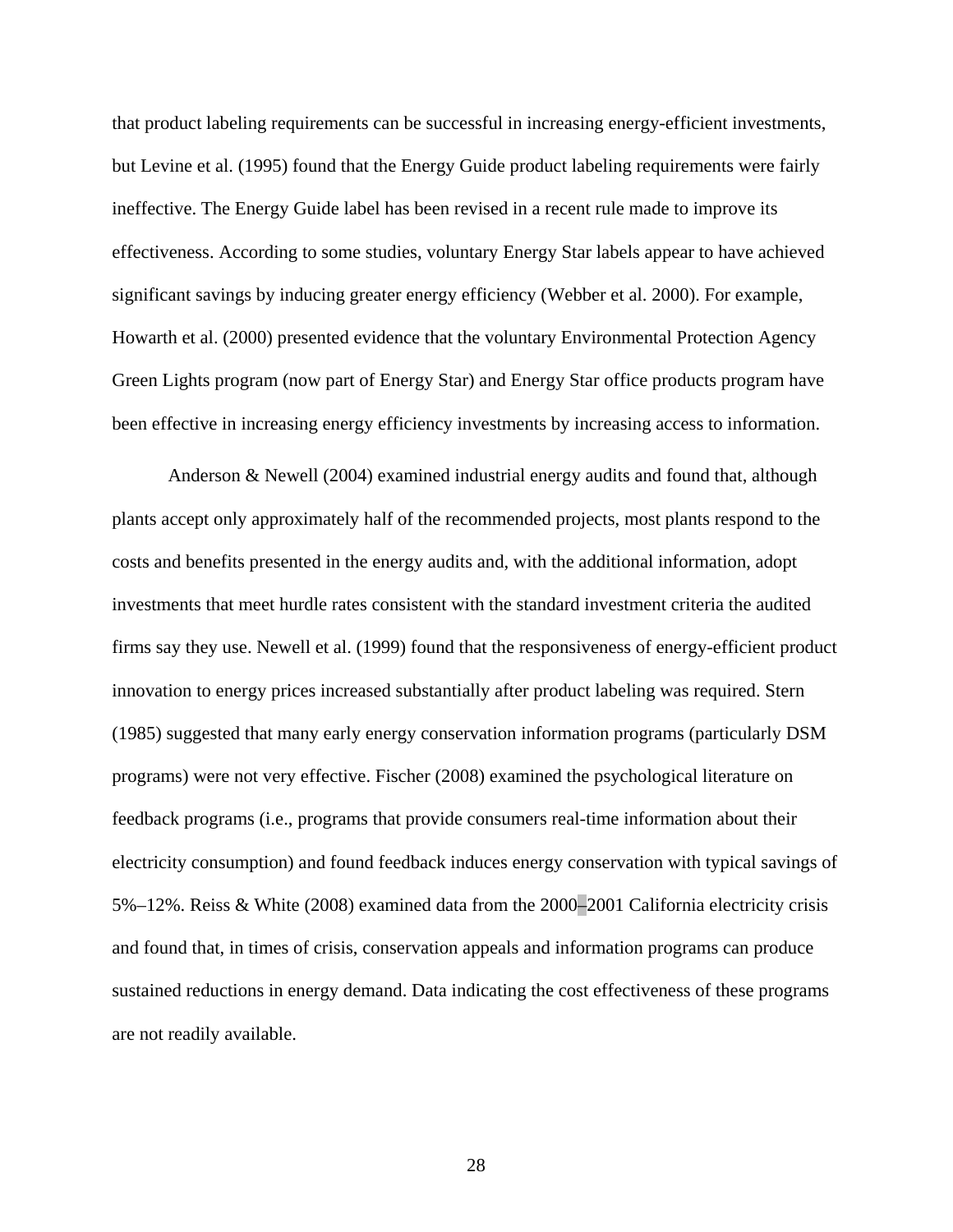# **5.3 Financial Incentives**

Incentive programs provide financial motivation for energy efficiency investments through direct subsidies, tax credits, tax deductions, rebates, or loan subsides. Financial incentives have also been used to promote energy conservation in the electricity market during times of peak load. In addition, financial incentives have been used to encourage the development of new energy technologies, such as through prizes for highly energy-efficient products (Gillingham et al. 2006). Incentive programs have been primarily implemented as part of utility DSM programs. These programs are broadly motivated by the concerns mentioned above, in effect responding to the perceived underinvestment in energy efficiency by subsidizing such investment.

The findings from empirical evidence on the effectiveness of financial incentives are mixed. Stern (1985) suggested financial incentives are not very effective in inducing initial interest in energy efficiency improvement programs, but they may help induce energy efficiency investments by those already participating in the programs. Using a survey about the conservation tax credits of the early 1980s, Carpenter & Chester (1984) found that, although 86% of those surveyed were aware of the credit, only 35% used it, and of those who used it, 94% would have invested anyway. Several studies econometrically estimate the effect of state tax incentives on all conservation investments and find mixed results. Hassett & Metcalf (1995) attempted to correct previous methodological errors and estimated that a change of 10 percentage points in the tax price for energy investment increases the probability of making an energy efficiency investment by 24%. Williams & Poyer (1996) also found that despite the free-rider issue, tax credits increased the probability of an energy efficiency investment using data on the 1980s tax credit. These results suggest that financial incentives may be effective, but further research is needed to determine their cost effectiveness.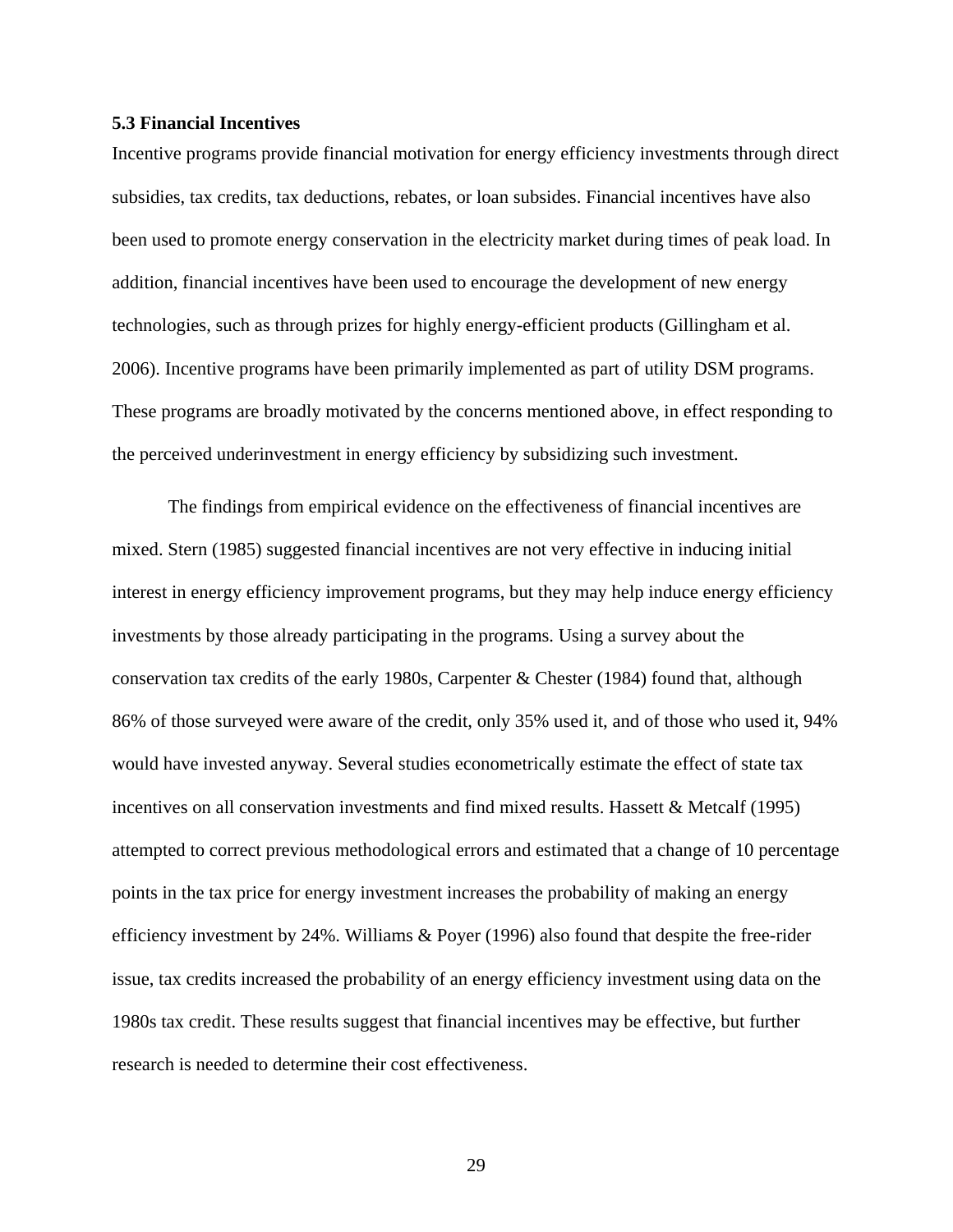There is a fairly extensive literature examining the cost effectiveness of utility DSM programs, which typically contain financial incentives along with information programs. Common values in the literature of the "negawatt cost" or the full life-cycle cost (i.e., total expense of running the program and installing equipment) per kilowatt-hour saved as a result of a DSM program, range from below \$0.01/kWh to above \$0.20/kWh saved (in real 2002 dollars). For comparison, the U.S. average residential electricity price has been in the range of \$0.08– 0.09/kWh (in real 2002 dollars) over the past ten years (Energy Information Administration 2008). A debate in the literature continues regarding negawatt costs, with recent econometric evidence by Loughran & Kulick (2004) suggesting utilities are overestimating energy savings, thus leading to costs on the high end. However, an analysis on the same data by Auffhammer et al. (2008) points out that the savings summary statistic used by Loughran & Kulick (2004) was unweighted, and thus in this case, it underestimates the national average of electricity saved per dollar spent on DSM programs. Auffhammer et al. (2008) found a weighted average negawatt cost in the range of 0.05–0.13 \$/kWh based on the model by Loughran and Kulick and failed to reject the null hypothesis that the utility-reported savings estimates are correct on average. These figures include only costs to the utilities, however, not to the energy end user; consumer costs may be in the range of 60–70% of utility costs (Nadel & Geller 1996). Taking utility estimates of costs and effectiveness as given, Gillingham et al. (2004) calculated a cost effectiveness for all DSM programs of \$0.034/kWh (in 2002 dollars) saved in 2000 using only utility costs and utility self-reported savings.

# **5.4 Product Standards**

Product standards set a minimum level of energy efficiency that all covered products on the market must meet. In some cases, standards may be differentiated by size and type of the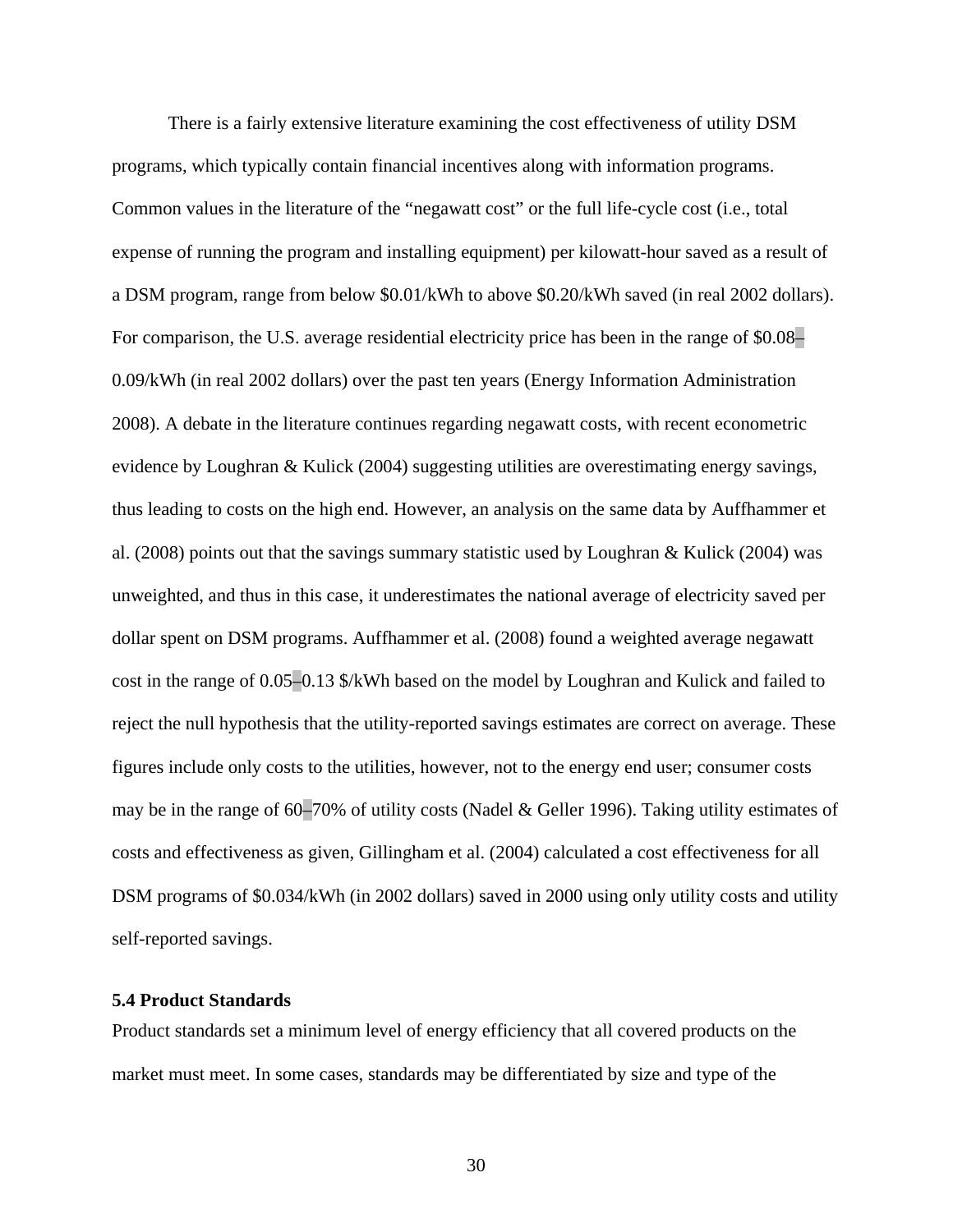product, such as refrigerator standards that may be different for mini fridges than they are for full-sized refrigerators. Energy efficiency standards are politically motivated by the full range of concerns noted above. From an economic perspective, other policy responses tend to be more direct, efficient responses to the market failures described. For example, if consumers are making rational decisions and there is heterogeneity in their preferences for energy efficiency, product standards could lead to a loss in economic efficiency by forcing behavior change on those who gain relatively little from energy efficiency (e.g., those who do not use the product often) (Hausman & Joskow 1982). On the other hand, verified behavioral failures could provide an economic rationale for product standards.

The literature on product standards focuses for the most part on appliance standards, for which there are primarily ex ante estimates of cost and effectiveness based on government regulatory analysis. Using engineering estimates of the energy savings and energy prices, Meyers et al. (2003) found a cumulative net benefit of \$17.4 billion over 1987–2000 for the 1987–2000 appliance standards. With projections of future energy savings added, they found a cumulative net benefit of the current standards of \$154 billion for 1987–2050 (both figures in 2003 dollars). Taking these estimates as given, Gillingham et al. (2004) calculated an implied cost effectiveness of \$0.028/kWh saved in 2000.

These net-benefit estimates have, to our knowledge, not been subject to independent verification in the economic literature. Because these analyses do not include a valuation of environmental or security externalities, their net benefits arise solely from implicit modeling assumptions that are different from the way consumers behave in the absence of product standards (i.e., implicitly modeling behavioral failures). The implication is either that consumers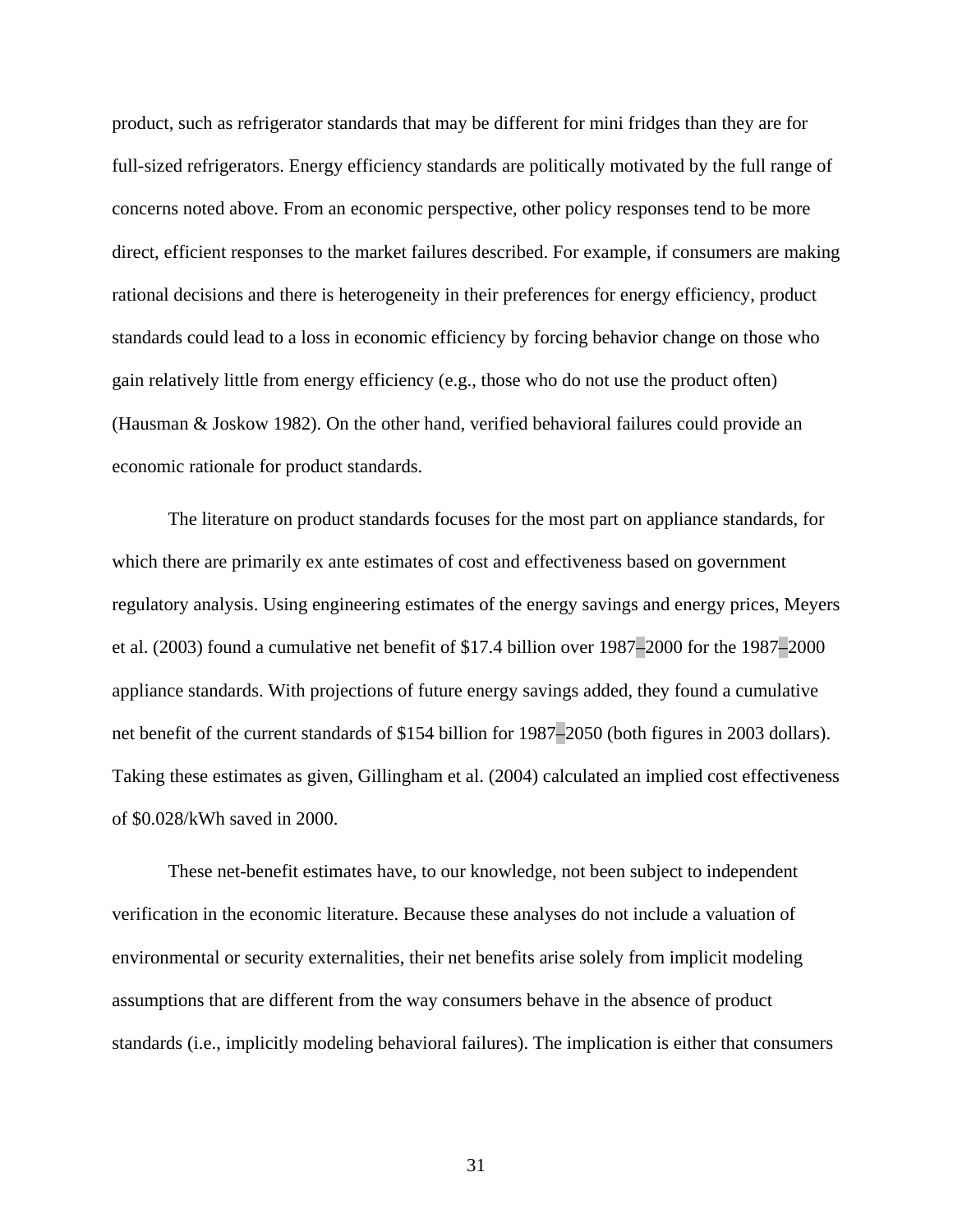are not minimizing costs, or that the model is making incorrect assumptions. Further empirical research evaluating the degree to which each of these cases is more correct would be valuable.

# **6. CONCLUSION**

The literature on the economics of energy efficiency and conservation has embodied significant debate over the past few decades, yet many outstanding issues remain. The heart of the debate centers on the issues of identifying the economically efficient level of energy efficiency, of determining whether policy directed specifically toward energy efficiency is necessary to bring us to this level, and, if this is so, of determining its net benefits in practice. We identify potential market and behavioral failures that may help to explain this gap, although quantitative evidence on the magnitude of many of these potential failures is limited.

Many of the commonly cited market failures are not unique to energy efficiency, and addressing them calls for a much broader policy response, such as an economy-wide price on greenhouse gases to address climate change, comprehensive innovation policy to increase innovative effort, and electricity market reforms moving toward marginal cost pricing. Conversely, information and behavioral failures—to the extent that they are substantial—tend to motivate more specific energy efficiency policies, provided that the benefits of the policies exceed the costs. Further research in this vein is essential to clarify better the potential for energy efficiency policies to increase economic efficiency.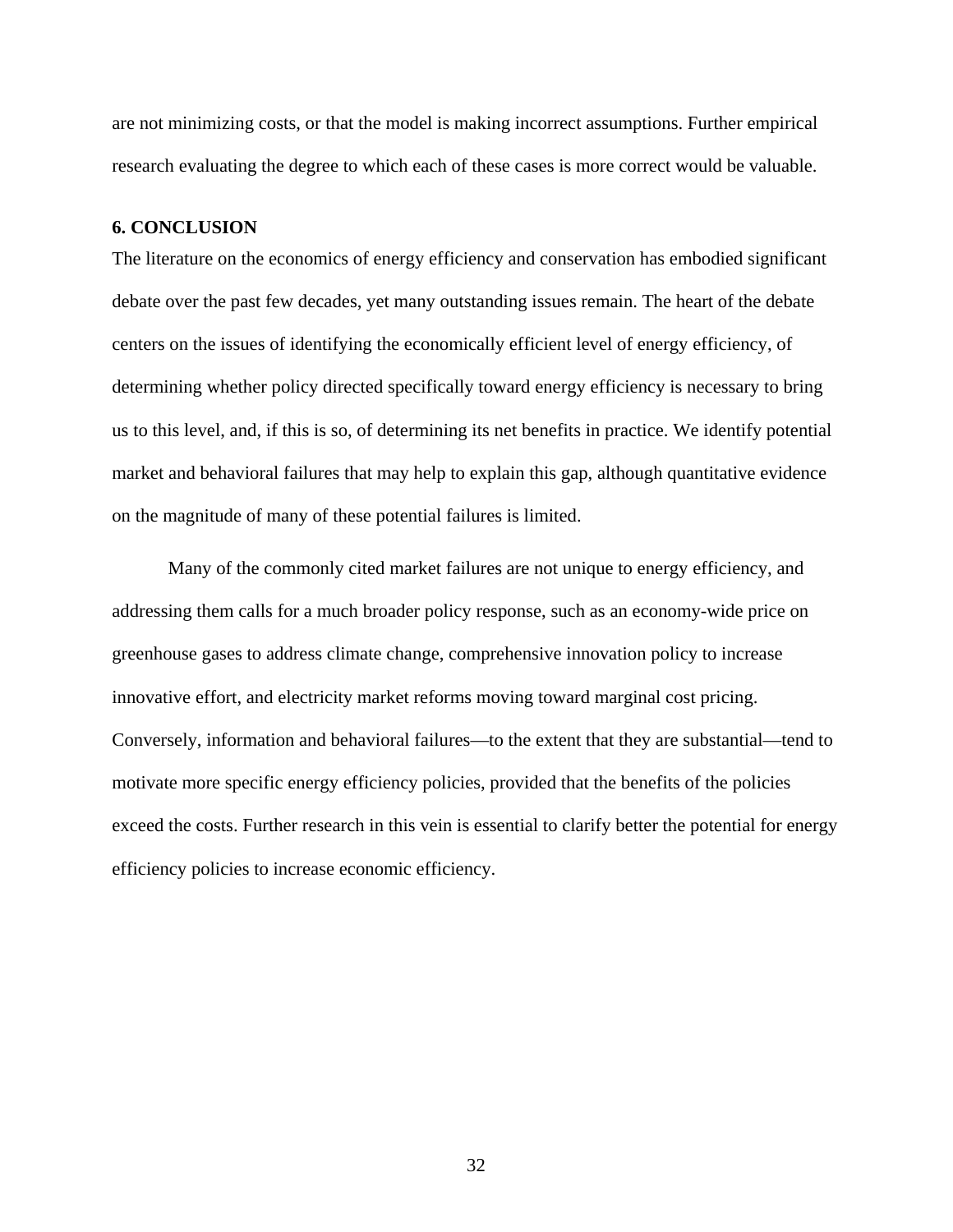#### **REFERENCES**

- Akerlof G. 1970. The market for lemons: quality uncertainty and the market mechanism. *Q. J. Econ.* 84:488–500
- Anderson S, Newell R. 2004. Information programs for technology adoption: the case of energyefficiency audits. *Resour. Energy Econ.* 26:27–50
- Arrow K. 1962. The economic implications of learning by doing. *Rev. Econ. Stud.* 29:155–73
- Auffhammer M, Blumstein C, Fowlie M. 2008. Demand-side management and energy efficiency revisited. *Energy J*. 29:91–104
- Bass F. 1980. The relationship between diffusion rates, experience curves, and demand elasticities for consumer durable technological innovations. *J. Bus.* 53:51–67
- Bernstein M, Griffin J. 2005. *Regional Differences in the Price-Elasticity of Demand for Energy*. Santa Monica, CA: RAND Corp.
- Berry L. 1984. The role of financial incentives in utility-sponsored residential conservation programs: a review of customer surveys. *Eval. Program Plann.* 7:131–41
- Blumstein C, Harris J. 1993. The cost of energy efficiency. *Science* 261:970
- Blumstein C, Kreig B, Schipper L, York C. 1980. Overcoming social and institutional barriers to energy efficiency. *Energy* 5:355–72
- Bohi D, Toman M. 1996. *Economics of Energy Security*. Norwell, MA: Kluwer Acad.
- Bohi D, Zimmerman M. 1984. An update on econometric studies of energy demand behavior. *Annu. Rev. Energy* 9:105–54
- Brennan T. 2004. Market failures in real-time metering. *J. Regul. Econ.* 26:119–39
- Camerer C. 1997. Progress in behavioral game theory. *J. Econ. Perspect.* 11:167–88
- Carpenter EH, Chester TS. 1984. Are federal energy tax credits effective? A Western United States survey. *Energy J*. 5:139–49
- Clarke L, Wise M, Placet M, Izaurralde C, Lurz J, et al. 2006. *Climate change mitigation: an analysis of advanced technology scenarios*. Work. Pap. 16078, Pac. Northwest Natl. Lab.
- Dahl C. 1993. *A survey of energy demand elasticities in support of the development of the NEMS*. Work. Pap., Colorado Sch. Mines, US Dep. Energy
- Davis L. 2008. Durable goods and residential demand for energy and water: evidence from a field trial. *Rand J. Econ.* 39:530–46
- DeCanio SJ. 1993. Barriers within firms to energy-efficient investments. *Energy Policy* 21:906– 14
- DeCanio SJ. 1994a. Agency and control problems in U.S. corporations: the case of energyefficient investment projects. *J. Econ. Bus.* 1:105–24
- DeCanio SJ. 1994b. Why do profitable energy-saving investment projects languish? *J. Gen. Manag.* 20:62–71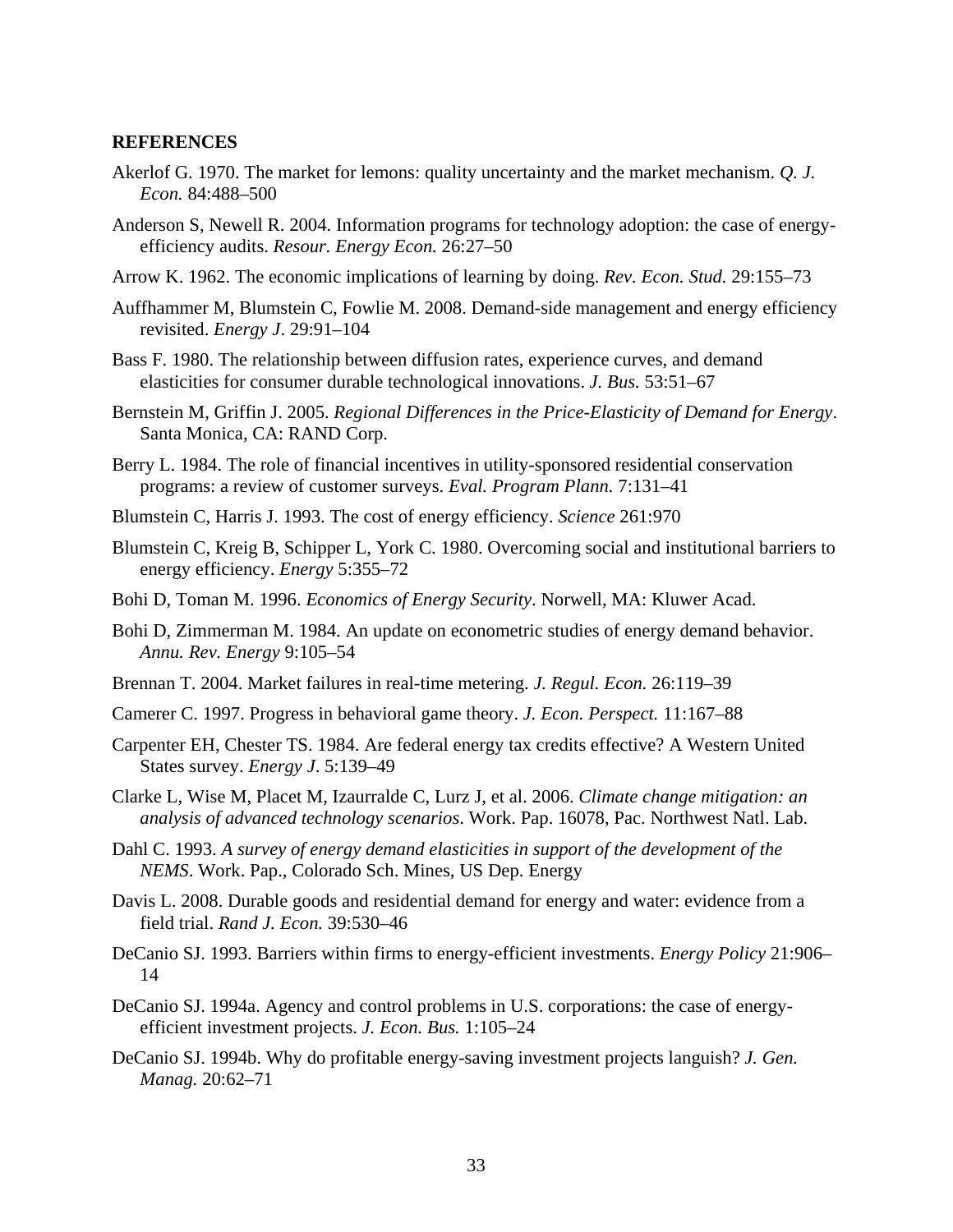- DeCanio SJ, Watkins W. 1998. Investment in energy efficiency: Do the characteristics of firms matter? *Rev. Econ. Stat.* 80:95–107
- Dumagan JC, Mount TD. 1993. Welfare effects of improving end-use efficiency: theory and application to residential electricity demand. *Resour. Energy Econ.* 15:175–201
- Energy Information Administration. 2008. *Electric Power Monthly with Data for September 2008*. Washington, DC: US Dep. Energy/EIA
- Eto J, Vine E, Shown L, Sonnenblick R, Payne C. 1996. The total cost and measured performance of utility sponsored energy-efficiency programs. *Energy J*. 17:31–52
- Fischer C. 2005. On the importance of the supply side in demand-side management. *Energy Econ.* 27:165–80
- Fischer C. 2008. Feedback on household electricity consumption: a tool for saving energy? *Energy Effic*. 1:79–104
- Fischer C, Newell R. 2008. Environmental and technology policies for climate mitigation. *J. Environ. Econ. Manag.* 55:142–62
- Friedman L. 2002. Bounded rationality versus standard utility-maximization: a test of energy price responsiveness. In *Judgements, Decisions, and Public Policy*, ed. R Rowda, J Fox, pp. 138–73. New York: Cambridge Univ. Press
- Friedman L, Hausker K. 1988. Residential energy consumption: models of consumer behavior and their implictions for rate design. *J. Consum. Policy*. 11:287–313
- Geller H, Attali S. 2005. *The Experience with Energy Efficiency Policies and Programmes in IEA Countries: Learning from the Critics*. Paris: Int. Energy Agency
- Gillingham K, Newell R, Palmer K. 2004. *Retrospective examination of demand-side energy efficiency policies*. Discuss. Pap. 04-19, Resour. Future
- Gillingham K, Newell R, Palmer K. 2006. Energy efficiency policies: a retrospective examination. *Annu. Rev. Environ. Resour.* 31:161–92
- Gillingham K, Newell R, Pizer W. 2008. Modeling endogenous technological change for climate policy analysis. *Energy Econ.* 30:2734–53
- Golove W, Eto J. 1996. *Market barriers to energy efficiency: a critical reappraisal of the rationale for public policies to promote energy efficiency*. Work. Pap. LBL-38059:UC-1322, Lawrence Berkeley Natl. Lab.
- Goulder L, Schneider S. 1999. Induced technological change and the attractiveness of CO2 emissions abatement policies. *Resour. Energy Econ.* 21:211–53
- Griliches Z. 1995. R&D and productivity: econometric results and measurement issues. In *Handbook of the Economics of Innovation and Technical Change*, ed. P Stoneman, pp. 52– 71. Oxford: Blackwell
- Hall B. 1996. The private and social returns to research and development. In *Technology, R&D, and the Economy*, ed. LR Smith, CE Barfield, pp. 140–83. Washington, DC: Brookings Inst. Am. Enterp. Inst.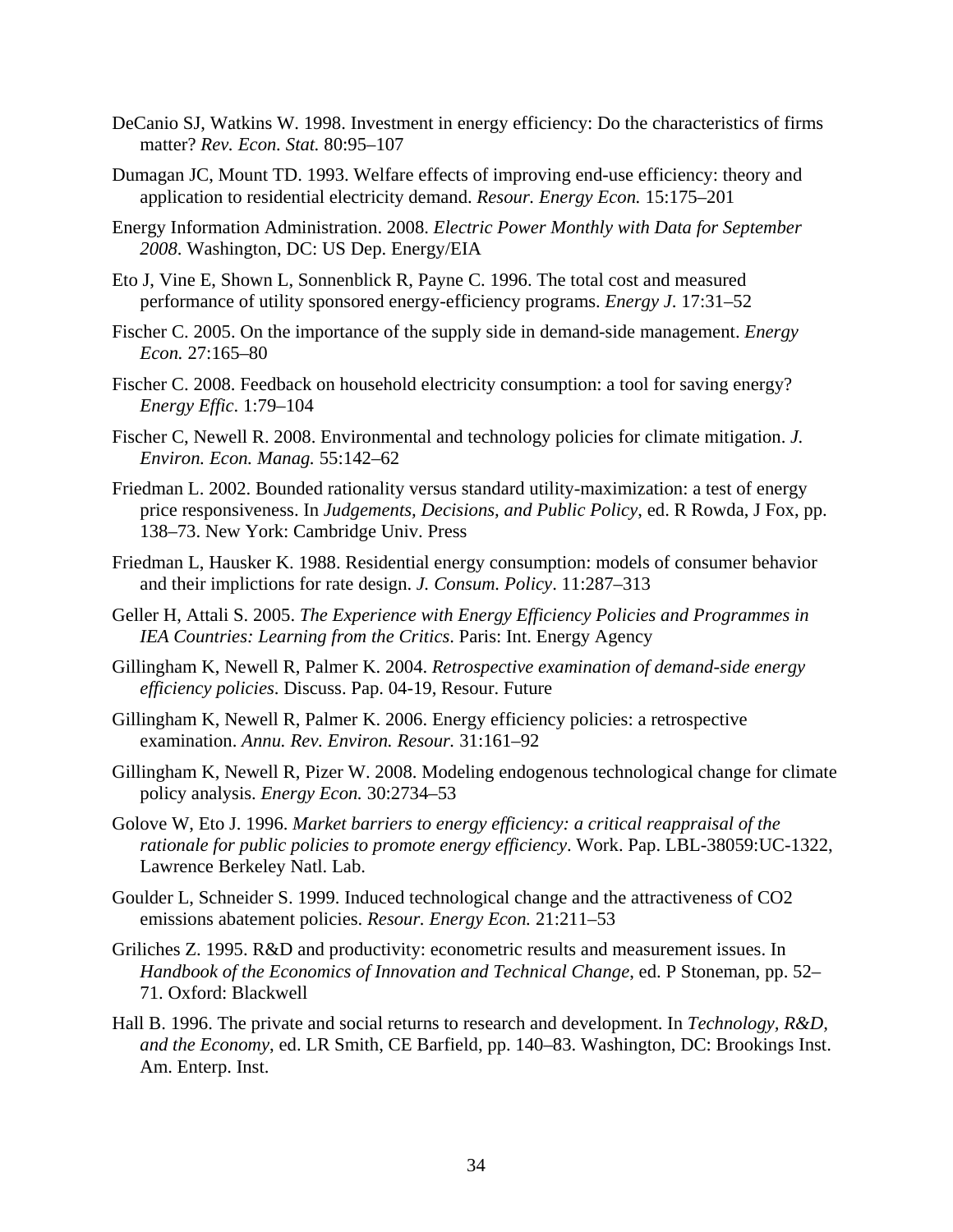- Hartman R, Doane M, Woo C-K. 1991. Consumer rationality and the status quo. *Q. J. Econ.* 106:141–62
- Hassett KA, Metcalf GE. 1993. Energy conservation investment: Do consumers discount the future correctly? *Energy Policy* 21:710–16
- Hassett KA, Metcalf GE. 1995. Energy tax credits and residential conservation investment: evidence from panel data. *J. Public Econ.* 57:201–17
- Hausman J. 1979. Individual discount rates and the purchase and utilization of energy-using durables. *Bell J. Econ.* 10:33–54
- Hausman JA, Joskow PL. 1982. Evaluating the costs and benefits of appliance efficiency standards. *Am. Econ. Rev.* 72:220–25
- Hirst E. 1986. Actual energy savings after retrofit: electrically heated homes in the Pacific Northwest. *Energy* 11:299–308
- Holcomb J, Nelson P. 1992. Another experimental look at individual time preference. *Ration. Soc.* 4:199–220
- Howarth R, Andersson B. 1993. Market barriers to energy efficiency. *Energy Econ.* 15:262–72
- Howarth RB, Haddad BM, Paton B. 2000. The economics of energy efficiency: insights from voluntary participation programs. *Energy Policy* 28:477–86
- Howarth RB, Sanstad AH. 1995. Discount rates and energy efficiency. *Contemp. Econ. Policy* 13:101–9
- Hsing Y. 1994. Estimation of residential demand for electricity with the cross-sectionally correlated and time-wise autoregressive model. *Resour. Energy Econ.* 16:255–63
- Jaffe A, Newell R, Stavins R. 2004. The economics of energy efficiency. In *Encyclopedia of Energy*, ed. C Cleveland, pp. 79–90. Amsterdam: Elsevier
- Jaffe A, Newell R, Stavins R. 2005. A tale of two market failures: technology and environmental policy. *Ecol. Econ.* 54:164–74
- Jaffe A, Stavins R. 1994. The energy efficiency gap: What does it mean? *Energy Policy* 22:804– 10
- Jaffe A, Stavins R, Newell R. 1995. Dynamic incentives of environmental regulations: the effects of alternative policy instruments on technology diffusion. *J. Environ. Econ. Manag.* 29:S43–63
- Joskow P, Tirole J. 2007. Reliability and competitive electricity markets. *Rand J. Econ.* 38:60– 84
- Joskow PL, Marron DB. 1992. What does a negawatt really cost? Evidence from utility conservation programs. *Energy J*. 13:41–74
- Kahneman D, Tversky A. 1979. Prospect theory: an analysis of decisions under risk. *Econometrica* 47:263–91
- Kempton W, Feuermann D, McGarity A. 1992. I always turn it on "super": user decisions about when and how to operate room air conditioners. *Energy Build.* 18:177–91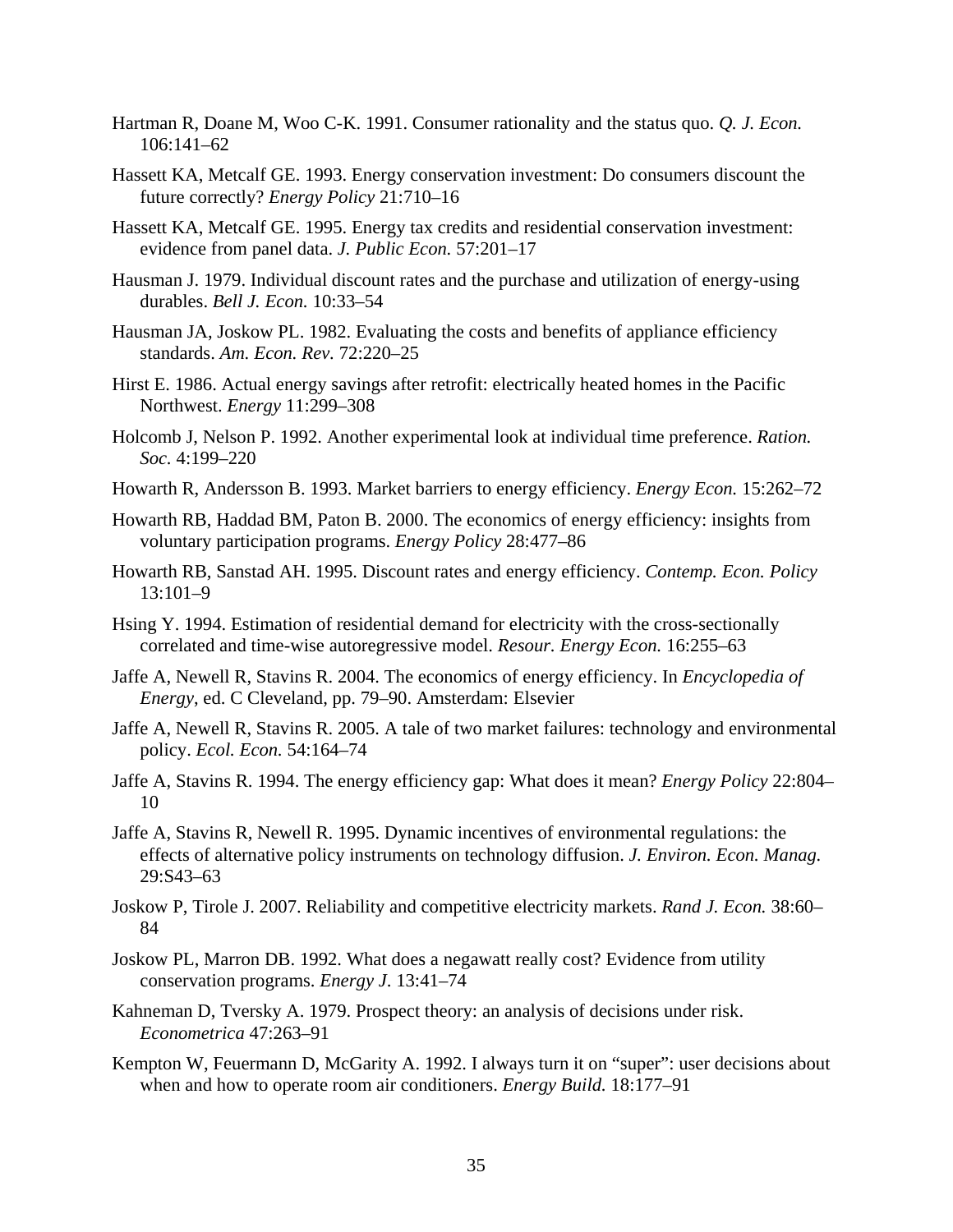Kempton W, Montgomery L. 1982. Folk quantification of energy. *Energy* 7:817–27

- Koomey J, Sanstad A. 1994. Technical evidence for assessing the performance of markets affecting energy efficiency. *Energy Policy* 22:826–32
- Levine M, Koomey J, McMahon J, Sanstad A, Hirst E. 1995. Energy efficiency policy and market failures. *Annu. Rev. Energy Environ.* 20:535–55
- Levinson A, Niemann S. 2004. Energy use by apartment tenants when landlords pay for utilities. *Resour. Energy Econ.* 26:51–75
- List J, Price M. 2009. What do behavioral and neural economics have to offer environmental and resource economics? *Annu. Rev. Resour. Econ.* 1: In press
- Loewenstein G, Prelec D. 1992. Anomalies in intertemporal choice: evidence and an interpretation. *Q. J. Econ.* 107:573–97
- Loughran D, Kulick J. 2004. Demand-side management and energy efficiency in the United States. *Energy J*. 25:19–41
- Lutzenhiser L. 1992. A cultural model of household energy consumption. *Energy* 17:47–60
- Lutzenhiser L. 1993. Social and behavioral aspects of energy use. *Annu. Rev. Energy Environ.* 18:247–89
- Machina M. 1989. Dynamic consistency and non-expected utility models of choice under uncertainty. *J. Econ. Lit.* 32:1622–68
- McFadden D. 1999. Rationality for economists? *J. Risk Uncertain.* 19:73–105
- Metcalf G. 2008. An empirical analysis of energy intensity and its determinants at the state level. *Energy J*. 29:1–26
- Metcalf GE. 1994. Economics and rational conservation policy. *Energy Policy* 22:819–25
- Metcalf GE, Hassett KA. 1999. Measuring the energy savings from home improvement investments: evidence from monthly billing data. *Rev. Econ. Stat.* 81:516–28
- Meyers S, McMahon JE, McNeil M, Liu X. 2003. Impacts of U.S. federal energy efficiency standards for residential appliances. *Energy* 28:755–67
- Murtishaw S, Sathaye J. 2006. *Quantifying the effect of the principal-agent problem on US residential use*. Work. Pap. LBNL-59773, Lawrence Berkeley Natl. Lab.
- Nadel S, Geller H. 1996. Utility DSM: What have we learned? Where are we going? *Energy Policy* 24:289–302
- Nadiri IM. 1993. *Innovations and technological spillovers*. Work. Pap. 4423, NBER
- Newell R. 2008. *A U.S. innovation strategy for climate change mitigation*. Discuss. Pap. 2008- 15, Brookings Inst. Hamilton Project
- Newell R, Jaffe A, Stavins R. 1999. The induced innovation hypothesis and energy-saving technological change. *Q. J. Econ.* 114:941–75
- Newell R, Pizer W. 2008. Carbon mitigation costs for the commerical building sector: discretecontinuous choice analysis of multifuel energy demand. *Resour. Energy Econ.* 30:527–39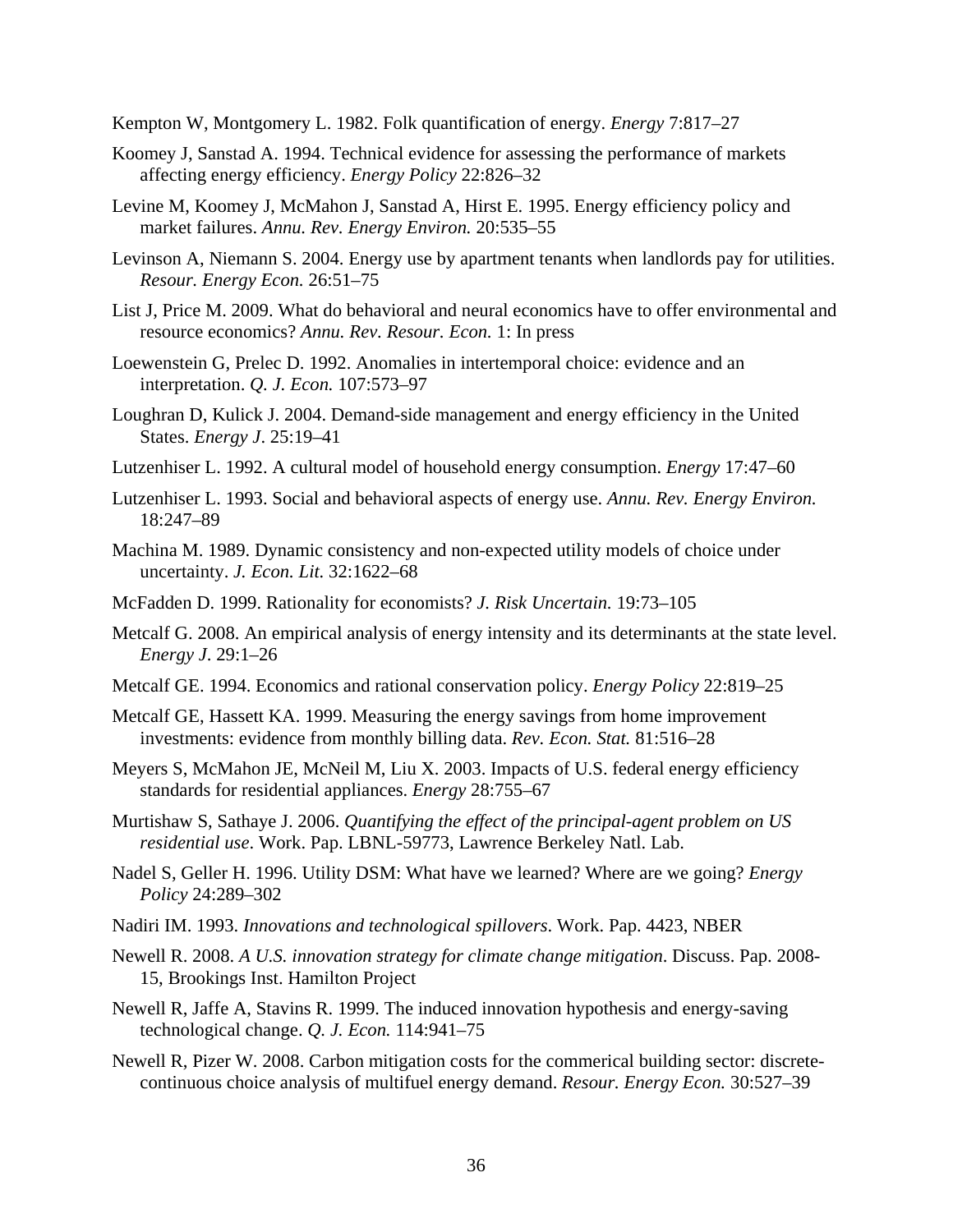- Popp D. 2002. Induced innovation and energy prices. *Am. Econ. Rev.* 92:160–80
- Popp D, Newell R, Jaffe A. 2009. Energy, the environment, and technological change. In *Handbook of Economics of Technical Change*, ed. B Hall, N Rosenberg. Oxford: North-Holland
- Rabin M. 1997. Psychology and economics. *J. Econ. Lit.* 36:11–46
- Ray D. 1998. *Development Economics*. Princeton, NJ: Princeton Univ. Press
- Reiss P, White M. 2008. What changes energy consumption? Prices and public pressures. *Rand J. Econ.* 39:636–63
- Ruderman H, Levine M, McMahon J. 1987. The behavior of the market for energy efficiency in residential appliances including heating and cooling equipment. *Energy J.* 8:101–24
- Sanstad A, Blumstein C, Stoft S. 1995. How high are option values in energy efficiency investments. *Energy Policy* 23:739–43
- Sanstad A, Hanemann M, Auffhammer M. 2006. *End-use Energy Efficiency in a "Post-Carbon" California Economy: Policy Issues and Research Frontiers*. Berkeley, CA: Calif. Clim. Chang. Cent.
- Sanstad AH, Howarth RB. 1994. *Consumer rationality and energy efficiency*. Presented at Proc. Summer Study Energy Effic. Build., Berkeley, CA
- Schneider S, Goulder L. 1997. Achieving carbon dioxide emissions reductions at low cost. *Nature* 389:13–14
- Sebold FD, Fox EW. 1985. Realized savings from residential conservation activity. *Energy J*. 6:73–88
- Shogren J, Taylor L. 2008. On behavioral-environmental economics. *Rev. Environ. Econ. Policy* 2:26–44
- Simon H. 1959. Theories of decision-making in economics and behavioral science. *Am. Econ. Rev.* 49:253–83
- Simon H. 1986. Rationality in psychology and economics. *J. Bus.* 59:209–24
- Small K, Van Dender K. 2007. Fuel efficiency and motor vehicle travel: the declining rebound effect. *Energy J*. 28:25–51
- Stein J. 2003. Agency, information, and corporate investment. In *Handbook of the Economics of Finance*, ed. G Constantinides, M Harris, R Stulz. Amsterdam: Elsevier
- Stern P, ed. 1985. *Energy Efficiency in Buildings: Behavioral Issues*. Washington, DC: Natl. Acad. Press
- Sue Wing I. 2008. Explaining the declining energy intensity of the U.S. economy. *Resour. Energy Econ.* 30:21–49
- Sutherland RJ. 1991. Market barriers to energy efficiency investments. *Energy J*. 12:15–34
- Sutherland RJ. 1996. The economics of energy conservation policy. *Energy Policy*. 24:361–70
- Thaler R. 1981. Some empirical evidence on dynamic inconsistency. *Econ. Lett.* 8:201–7